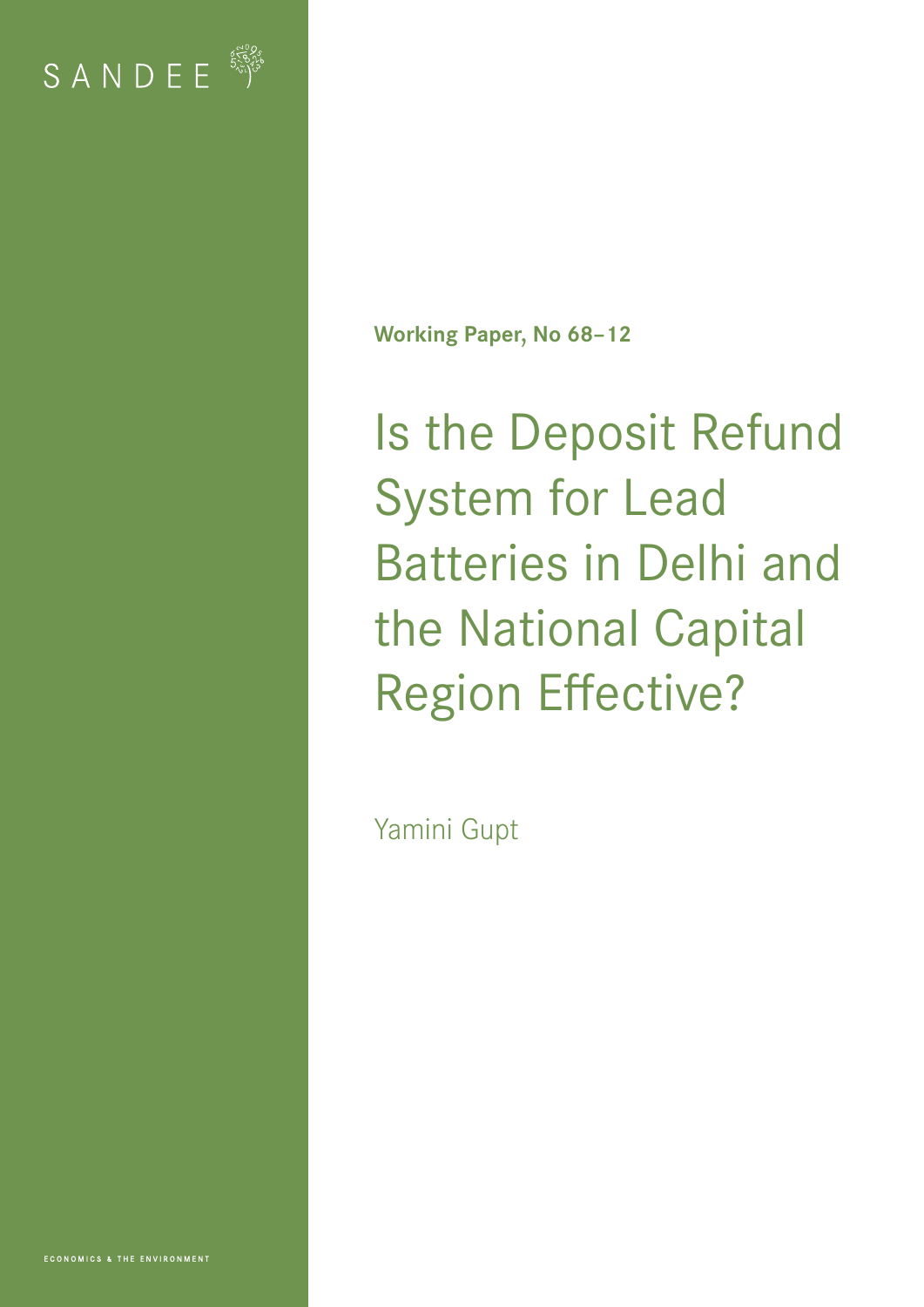Published by the South Asian Network for Development and Environmental Economics (SANDEE) PO Box 8975, EPC 1056, Kathmandu, Nepal. Tel: 977-1-5003222 Fax: 977-1-5003299

SANDEE research reports are the output of research projects supported by the South Asian Network for Development and Environmental Economics. The reports have been peer reviewed and edited. A summary of the findings of SANDEE reports are also available as SANDEE Policy Briefs.

National Library of Nepal Catalogue Service:

Yamini Gupt Is the Deposit Refund System for Lead Batteries in Delhi and the National Capital Region Effective?

(SANDEE Working Papers, ISSN 1893-1891; WP 68–12)

ISBN: 978- 9937-8521-7-3

#### **Key words:**

lead battery recycling deposit refund systems extended producer responsibility green tax

SANDEE Working Paper No. 68–12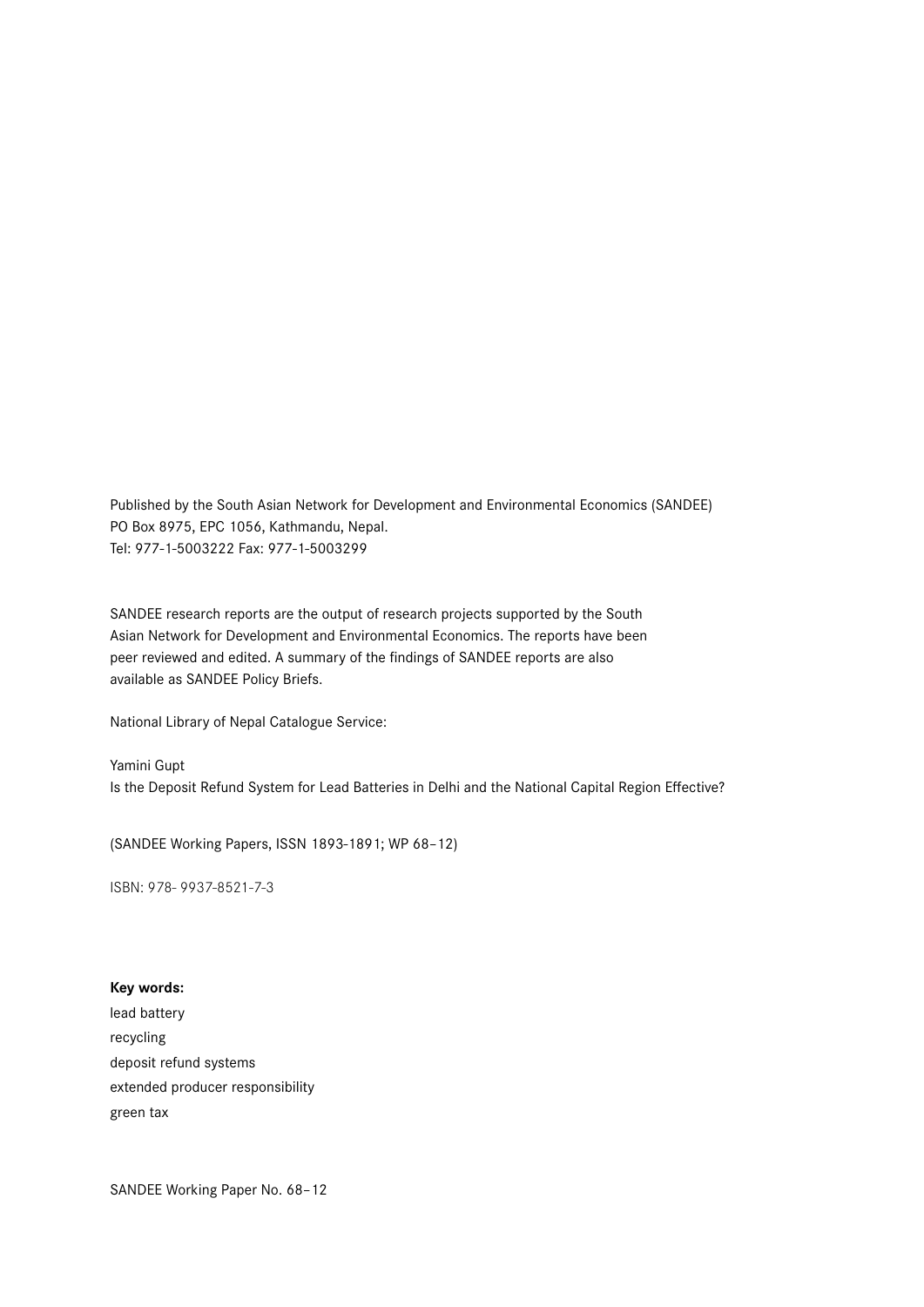# Is the Deposit Refund System for Lead Batteries in Delhi and the National Capital Region Effective?

**Yamini Gupt** University of Delhi South Campus New Delhi, India

April 2012

South Asian Network for Development and Environmental Economics (SANDEE) PO Box 8975, EPC 1056, Kathmandu, Nepal

SANDEE Working Paper No. 68–12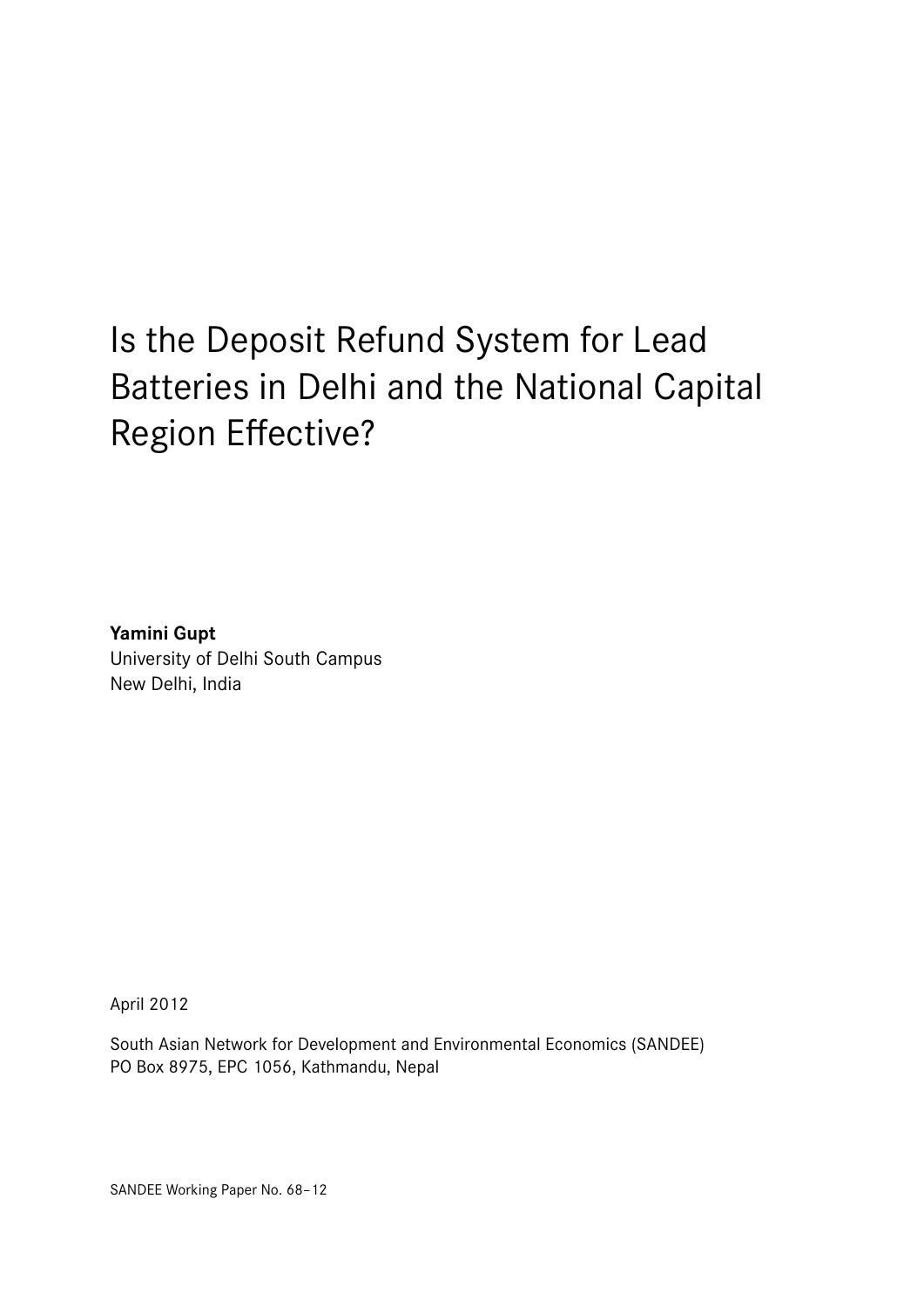## **The South Asian Network for Development and Environmental Economics**

The South Asian Network for Development and Environmental Economics (SANDEE) is a regional network that brings together analysts from different countries in South Asia to address environment-development problems. SANDEE's activities include research support, training, and information dissemination. Please see www.sandeeonline.org for further information about SANDEE.

SANDEE is financially supported by the International Development Research Center (IDRC), The Swedish International Development Cooperation Agency (SIDA), the World Bank and the Norwegian Agency for Development Cooperation (NORAD). The opinions expressed in this paper are the author's and do not necessarily represent those of SANDEE's donors.

The Working Paper series is based on research funded by SANDEE and supported with technical assistance from network members, SANDEE staff and advisors.

**Advisor** M.N. Murty

**Technical Editor** Priya Shyamsundar

**English Editor** Carmen Wickramagamage

#### **Comments should be sent to**

Yamini Gupt, University of Delhi South Campus New Delhi, India Email: ygupt@yahoo.com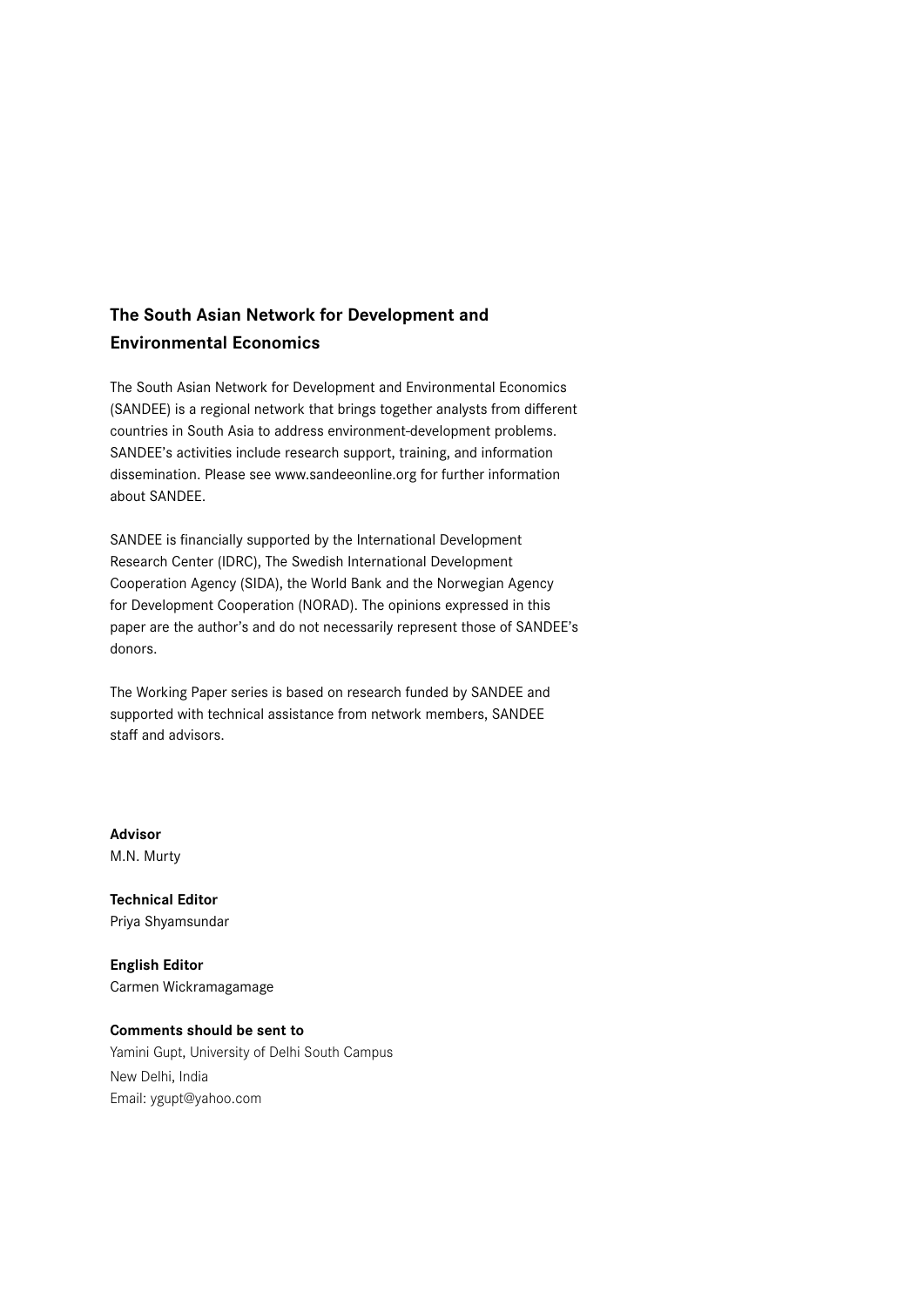## **Contents**

| 1.                    |     | Introduction                                                                                                                  | 1                |
|-----------------------|-----|-------------------------------------------------------------------------------------------------------------------------------|------------------|
| 2.                    |     | The Deposit Refund Scheme and Battery Recycling in the NCR                                                                    | $\boldsymbol{2}$ |
| 3.                    |     | <b>Study Area and Data</b>                                                                                                    | 3                |
| 4.                    |     | Methodology                                                                                                                   | 4                |
|                       | 4.1 | <b>Examining Consumer and Retailer Decision Making</b>                                                                        | 4                |
|                       | 4.2 | Incentives Faced by the Un-organized and Organized Battery Recycling Sectors                                                  | 5                |
| 5.                    |     | <b>Results and Discussion</b>                                                                                                 | 5                |
|                       | 5.1 | Consumers and the DRS                                                                                                         | 5                |
|                       | 5.2 | Retailers' Decision to Comply                                                                                                 | 6                |
|                       | 5.3 | The Unorganized Battery Recycling Sector                                                                                      | 6                |
|                       | 5.4 | The Organized Battery Recycling Sector                                                                                        | $\overline{7}$   |
|                       | 5.5 | Cost of Complying with BMHR (2001)                                                                                            | 8                |
| 6.                    |     | <b>Policy Options for Safe Disposal of Used Batteries</b>                                                                     | 9                |
| 7.                    |     | <b>Conclusion and Policy Recommendation</b>                                                                                   | 9                |
| 8.                    |     | Acknowledgement                                                                                                               | 10               |
| <b>References</b>     |     |                                                                                                                               | 11               |
| <b>List of Tables</b> |     |                                                                                                                               |                  |
| Table 1:              |     | Summary Statistics of Variables in the Retailer Study                                                                         | 12               |
| Table 2:              |     | Logistic Regression of Independent Variable 'comply' - Compliance with BMHR by<br>Selling Used Batteries only to Manufacturer | 12               |
| Table 3:              |     | Illustrative Costs of Setting up a Smelting Unit in the Organized Sector in NCR                                               | 13               |
| Table 4:              |     | Financial Details of Chloride Metals Ltd.                                                                                     | 13               |
| Table 5:              |     | <b>Compliance Cost</b>                                                                                                        | 14               |
| Table 6:              |     | Policy Options and Recommendations                                                                                            | 15               |
|                       |     | <b>List of Figures</b>                                                                                                        |                  |
| Figure 1:             |     | Price Trend of Lead at London Metal Exchange (Jan 2005 to Dec 2010)                                                           | 16               |
| Figure 2:             |     | Recycling Pathway of Organized Smelters                                                                                       | 17               |
| Figure 3:             |     | Recycling Pathway of Un-organized Smelters                                                                                    | 18               |
| Figure 4:             |     | Structure of Lead Acid Battery Recycling Industry in Delhi                                                                    | 19               |
| Figure 5:             |     | Locations of the Retailers Surveyed                                                                                           | 20               |
|                       |     | <b>Appendices: Survey Instruments</b>                                                                                         |                  |
|                       |     | Appendix I: Questionnaire for Consumers                                                                                       | 21               |
|                       |     | Appendix II: Questionnaire for Retailers                                                                                      | 22               |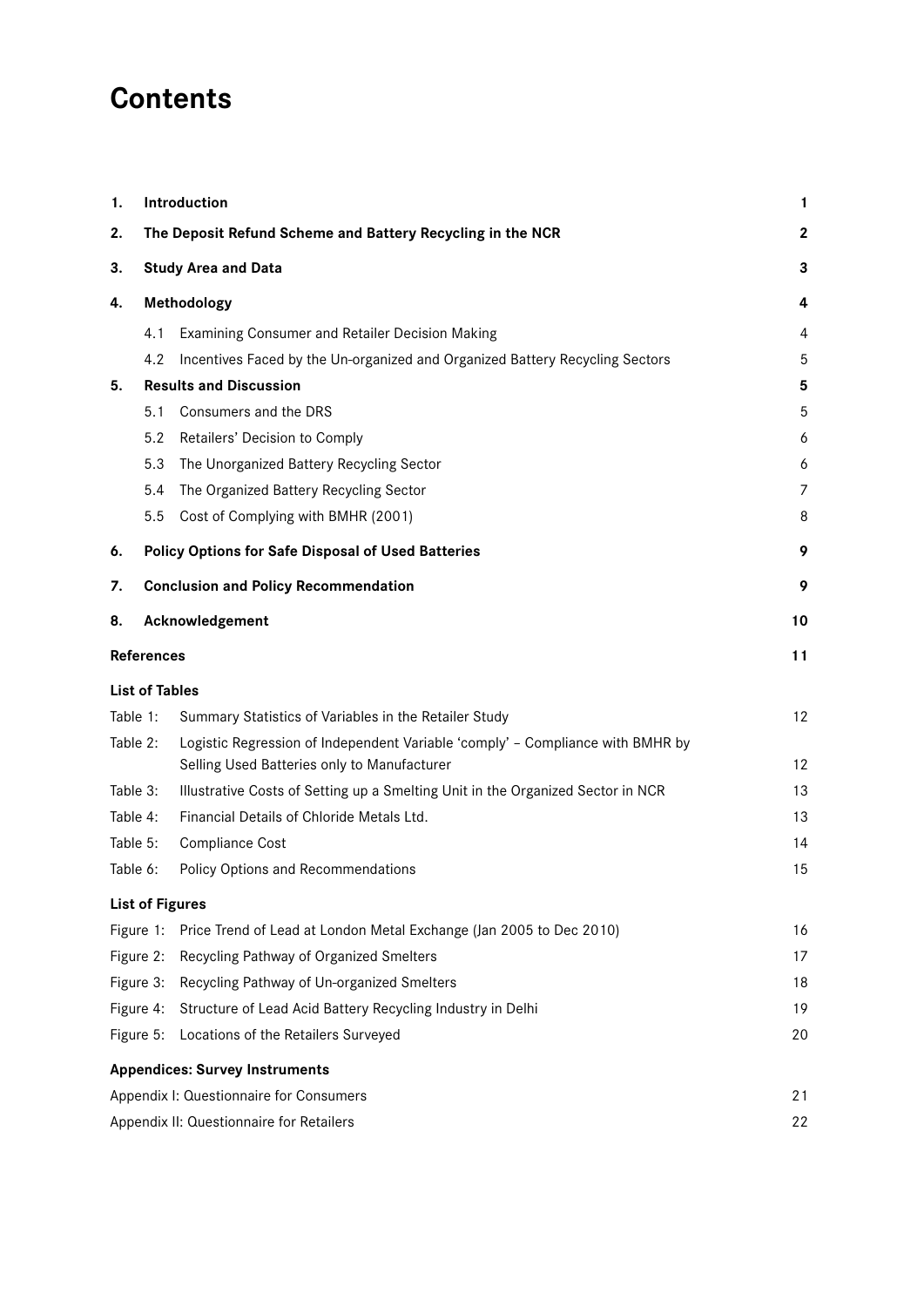## Abstract

Lead acid batteries generate hazardous waste in the form of lead, with serious environmental and health implications. These batteries are recyclable and the present Deposit Refund System for recycling operating in Delhi provides a discount to consumers when they purchase a new battery and return used batteries to retailers. The retailers in turn determine whether the batteries will be recycled in an environment-friendly or unfriendly manner by selling them to manufacturers or informal sector scrap dealers, who then sell them to un-registered smelters. This study finds that that the economic instrument that brings used batteries into the recycling system works exceptionally well. However, organized lead recycling is undertaken only in a limited manner. Rather, retailers prefer to sell used batteries to the informal sector because they obtain higher prices, and incur lower storage costs and taxes. Current rules prevent scrap dealers from selling batteries to regulated smelters. Relaxing these rules would reduce raw material shortfalls currently experienced by the sector and bring more batteries into the formal recycling market. In addition, an alternate policy instrument to consider is a green tax on batteries coupled with a partial or complete refund when the manufacturer ensures environment-friendly recycling.

Key Words: lead battery, recycling, deposit refund systems, extended producer responsibility, green tax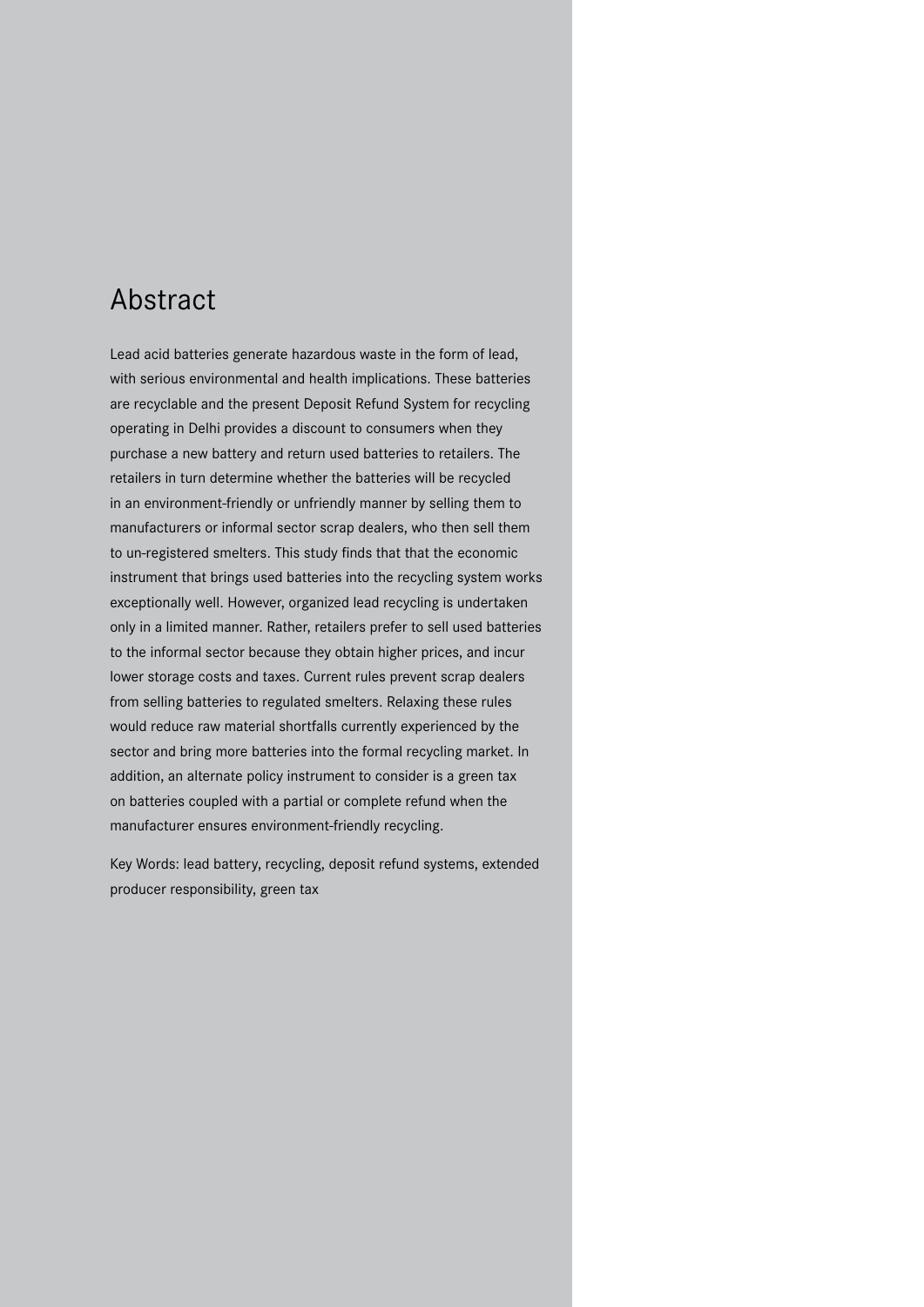# Is the Deposit Refund System for Lead Batteries in Delhi and the National Capital Region Effective?

## **1. Introduction**

About 80% of the lead produced worldwide is used in the manufacture of automotive lead acid batteries (Kreusch et al., 2007). India is one of the fastest growing markets for passenger cars and the world's second largest manufacturer of two wheelers. It holds the distinction of being the largest manufacturer of motorcycles and the fifth largest manufacturer of commercial vehicles. Thus, the demand and use of lead in India is expected to significantly expand in the coming years. The industry manufacturing lead-acid batteries (automotive as well as other) in India is currently growing at a rate of over 20% per annum (EIL, 2009), and is heavily dependent on lead, which constitutes 50% of the operational cost of producing a battery (Das, 2009).

Lead acid batteries have a life of three to four years. This contributes to an almost un-noticed but serious environmental problem of hazardous waste.<sup>1</sup> Lead is a highly toxic metal and is considered one of the 17 most dangerous chemicals in terms of the threat it poses to human beings and the environment by the US Environmental Protection Agency (Wu et al., 2004). Lead can cause behavioral problems and learning disabilities and can be fatal to children who inhale or ingest it. Lead poisoning can lead to impaired physical growth, kidney damage, retardation, and in extreme cases even death. Birth defects like cardiovascular defects, oral clefts and musculoskeletal anomalies diagnosed in newborns are also associated with lead exposure (Vinceti et al. 2001). Furthermore, lead can also be toxic to plants, diminishing their productivity or biomass, and eliminating some species (Singh, et al., 1997; Xiong, 1997; Patra et al., 2004).

Globally, recycled lead is an important source of lead, which offers both a solution and challenges to the health hazards posed by this mineral. Demand for lead is met from both primary and secondary sources. Primary sources constitute lead ores extracted from mines, whereas secondary sources of lead are smelters who recycle lead from lead scrap. The scrap mainly comprises of used lead-acid batteries, old lead pipes and cables. Lead acid batteries are among the most recyclable products in the world with a reported collection and recovery rate of 96% in the US during 2004 to 2008 (Battery Council International, 2009) and 85% in Western Europe (Bied-Charreton, 1993). Used lead acid batteries (all types) with an average 10.5 kg of lead (Smith, 1999) serve as a source of raw material required for battery manufacturing. High rates of recycling are achieved in the countries where there is legislation governing the collection and recycling of lead-acid batteries. In poorer economies such as Egypt and India, very high rates of recycling are found but not reported because a large quantity of lead is recycled informally (Roberts, 2003). The informal sector in lead recycling can be extremely hazardous, particularly for workers.

Lead recycling is often supported through a well-functioning Deposit Refund System (DRS) in the market for batteries (branded and generic). In this system, people can get a discount on the purchase of a new battery if they return the used one to the retailer. Peter Bohm (1981) describes this as an arrangement between consumers and producers where a refund is provided even without taking a deposit. While a DRS has existed in the Indian battery markets for a long time, in 2001 the Indian Government put in place a set of rules to regulate the recycled lead market. These rules stipulate where and how lead is supposed to be recycled and have supported the development of a market for recycled lead through a DRS for batteries.

Since a legal framework for using recycled lead batteries has been in place in India for over ten years, it is important to assess how effective the regulations have been in terms of recycling and disposal of lead-acid batteries. Thus, the objectives of this study are to: a) understand the strengths and weaknesses of the current DRS in order to

Lead acid batteries are classified as a hazardous waste under the Basel Convention on the Control of Transboundary Movements of Hazardous Wastes and their Disposal.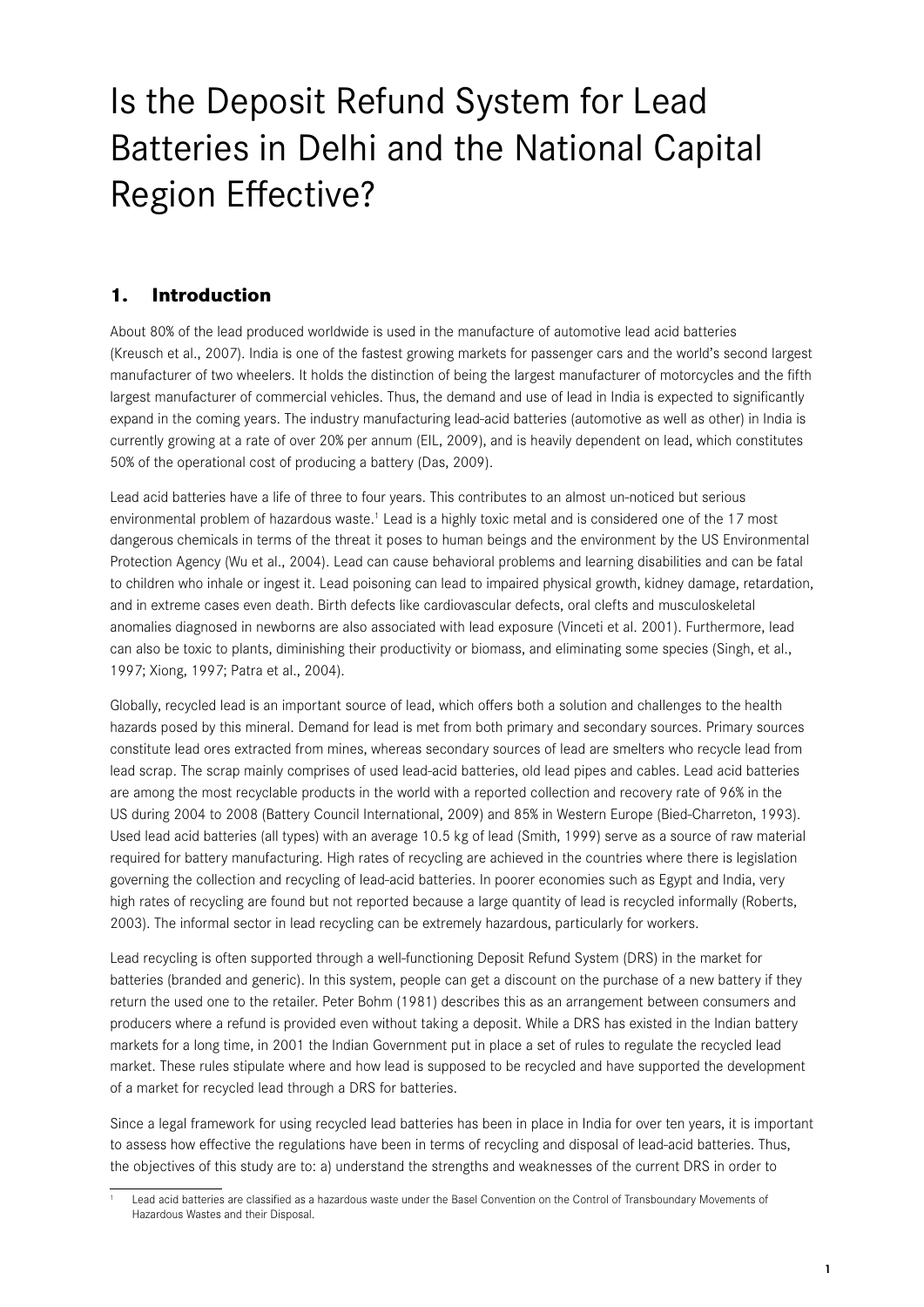ensure better recycling of lead-acid batteries; and b) identify policy instruments that could complement the existing system. We do this by studying the roles of and incentives faced by major stakeholders in both the organized and unorganized battery recycling sectors.

The rest of this paper has the following structure: section two discusses the deposit refund system and extended producer responsibility in the context of battery recycling in India. The third and fourth sections describe the data and methodology used in this study. Sections five and six discuss results and alternative policy instruments to complement the DRS. The conclusion with policy recommendations forms the last section.

## **2. The Deposit Refund Scheme and Battery Recycling in the National Capital Region**

While small-scale industries are very valuable for sustainable development, they can create problems when they generate high levels of pollution (Dasgupta et al., 1998). This is the case with lead acid batteries in India, which are recycled mainly by small scale smelting units operating in the organized as well as unorganized sectors.

The lead acid battery recycling industry in India lacked any kind of regulation till 2001. In the absence of proper smelting facilities and legislation, a large number of backyard smelting units and recyclers operated in India (and some still continue to operate). These backyard smelters recover lead from batteries in a crude manner, causing lead pollution in surrounding areas and affecting the health of the workers. Rao et al. (2007), estimate that nearly 11.35 kg of lead are released to the environment from the production of 1000 batteries. Recycling of battery scrap can cause environmental problems through the emission of dust containing lead particulates and sulphur oxides (Valdez, 1997).

In battery manufacturing plants, lead exposure to workers is a major occupational hazard (Yamin, 2007). Poor hygiene, inappropriate protection and lack of awareness increase the risk of lead poisoning. Most workers are ignorant of the ill effects of lead and do not take precautions such as wearing masks, gloves and safety glasses while handling lead. They also indulge in practices like eating, smoking and sleeping in the same premises, resulting in accumulation of dangerously high blood lead levels (Herman et al. 2007). In India, Rao et al. (2007), for instance, found that the average blood lead levels of battery workers were significantly higher than those of control groups. Hsiao et al. (2001), in another study in Taiwan, found that long-term exposure to lead among lead battery factory workers resulted in high levels of lead in their bones even after devices to reduce exposure were installed. The occupational hazards resulting from lead battery recycling in the un-organized sector was a motivating factor for India to formulate stronger regulations.

In 2001, the Ministry of Environment and Forests (MoEF) of the Government of India (GoI) came up with 'The Batteries (Management and Handling) Rules, 2001' (BMHR), henceforth referred to as the "Rules", which require retailers to sell the used batteries to registered smelters who are required to use technologies that do not have a harmful impact on the environment. It further stipulates that battery manufacturers must collect (through the DRS or buy-back system) at least 90% of new batteries sold for organized smelting/recycling. The legal framework requires manufacturers and importers of batteries to be involved in the buy-back system either directly or indirectly. By doing this, the BMHR, 2001 have (without explicitly naming it) laid down the legal framework for "Extended Producer Responsibility" (EPR) in this industry. EPR is an environmental protection strategy that makes the manufacturer of a product responsible for the entire life-cycle of the product (Lindqvist, 2000).

A well-functioning DRS exists in the market for lead acid batteries in Delhi and the National Capital Region (NCR). The battery recycling industry in Delhi and NCR includes consumers, battery manufacturers, retailers, registered or organized smelters, scrap dealers and unorganized or backyard smelters called "bhattis."

BMHR (2001) requires retailers to sell the batteries collected through the DRS back to manufacturers or registered lead smelters to prevent them from reaching the unorganized or back yard smelters. This is a variant of a typical DRS in which consumers make deposits that are added to the price of a product and receive refunds when they return used products (Bohm, 1981). The DRS facilitates consumers of lead acid batteries (excluding bulk consumers such as the railways, the defense establishment and large industrial houses) with a discount on the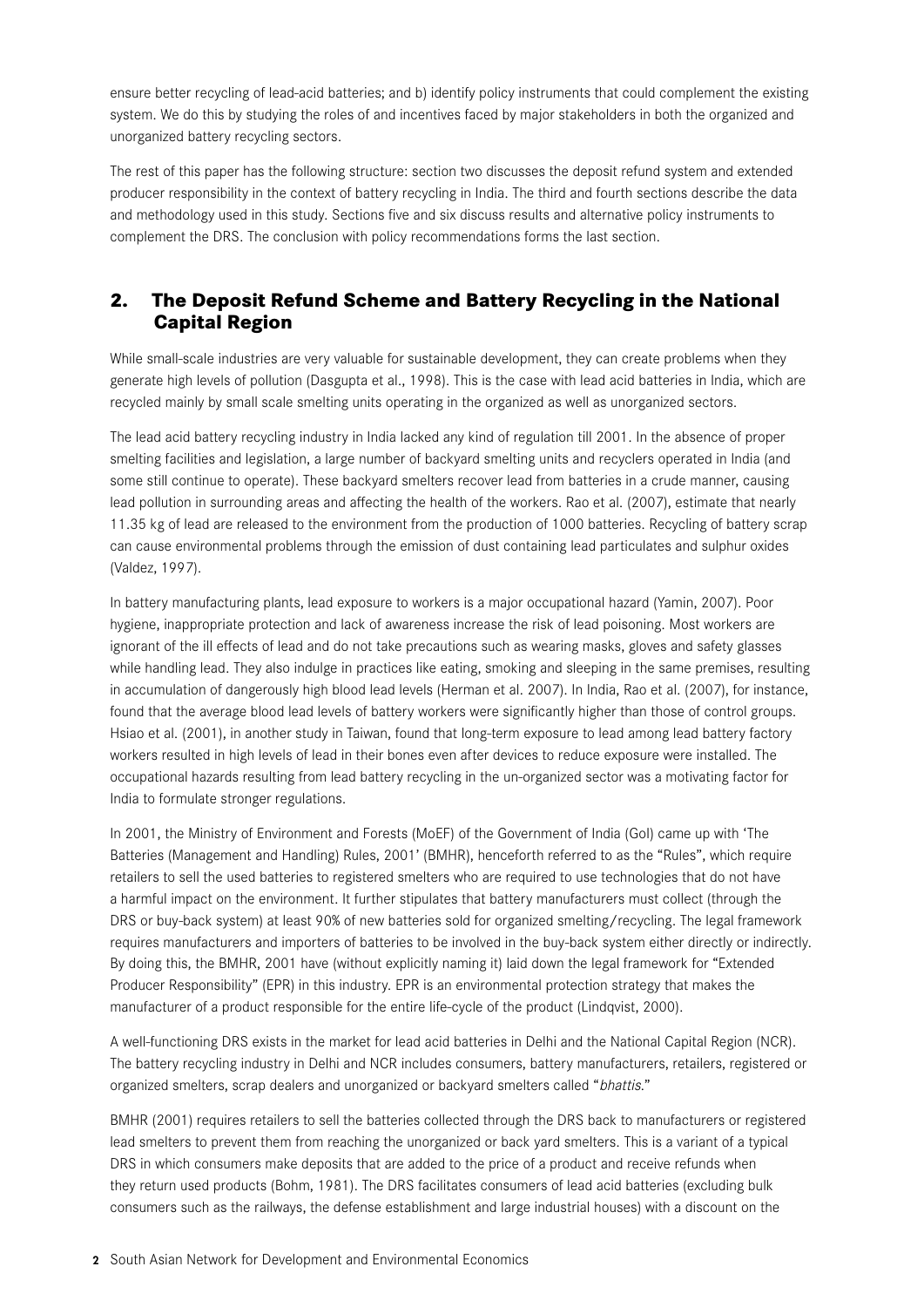purchase of new batteries on the return of used lead acid batteries to retailers (without any prior deposit made by them). The discount given by the retailers is determined by the market price of lead at the London Metal Exchange.<sup>2</sup>

Once consumers return used batteries to retailers, the recycling of these batteries is carried out through two modes (see Figure 2). The first mode complies with the Rules and involves retailers selling used batteries returned by the consumers to the manufacturers. As shown in Figure 2, a used battery goes from the consumer to the retailer and then to the manufacturer or organized smelter. The second pathway is of non-compliance with the Rules, which involves retailers selling the used batteries to scrap dealers, who then sell them further to the unorganized smelters or "bhattis."

Lead smelters are not legally allowed to operate in the city of Delhi. While registered smelters are located in industrial areas in the NCR, unregistered smelters operate from remote agricultural and other areas in the outskirts of the city. An informal sector smelter is able to extract lead worth approximately Rs. 515 from an average car battery (as shown in Figure 3). These unorganized smelters sell the secondary lead (ingots/"silli") they produce to local battery manufacturers or scrap dealers.

## **3. Study Area & Data**

This study was conducted in the National Capital Region (NCR) of Delhi with an area of 1483 square kilometers. The data for the study comes from questionnaire based surveys and unstructured interviews carried out in 2010.

A retailer survey was conducted to identify the factors that affect the decision of retailers to sell batteries to manufacturers or scrap dealers. To survey the retailers, we first undertook a pilot survey of some retailers. Then, we created a sampling frame of 150 retailers located in the commercial and residential areas of North, South, East, West, Central Delhi and NCR (Vaishali and Gurgaon) using information from the "Battery Year Book-2005", a directory of battery retailers. Finally 96 retailers were surveyed by randomly identifying markets that had a cluster (more than two) of battery retailers.<sup>3</sup> Twenty-eight percent of the sample was located in South Delhi, twenty-two, seventeen, fourteen, 12% and 7% in East, West, Central Delhi and NCR respectively (see Figure 4).We obtained information on issues such as their status (authorized or not); awareness of the Rules; how many used batteries they bought back every week; who they sold the used batteries to; discount given on new batteries; selling price of used batteries; frequency of battery collection by manufacturer and scrap dealer and their location.

We found that 44% of the retailers surveyed were 'authorized' to sell certain brands and sold only those, 17% were not authorized and 35% sold multiple brands of which they were authorized to sell some. The majority (65%) of the retailers were aware of the Rules. Fifty-four percent of the retailers were located in residential areas. Only 26% of the retailers admitted to complying with the Rules and selling the used batteries to the manufacturers. Sixty percent sold to scrap dealers and about 13% sold to both manufacturer and scrap dealers.

Simultaneously, another questionnaire was prepared to assess the level of awareness and participation of consumers in the deposit refund system. We divided the city of Delhi and NCR into 6 zones: North, South, East, West, Central and NCR. From within these zones, we administered the questionnaire to 106 households that owned cars using convenience sampling. Seventy percent of these households were located in Delhi and 30% in the NCR. This survey was undertaken in January and February 2010.

In order to understand how the formal sector operates, we undertook a case study of Exide India Limited, one of few battery manufacturers in India with a recycling business for batteries. We obtained data on Exide's recycling unit—Chloride Metals. Data was obtained from annual reports and interviews with senior officials of Exide using a structured questionnaire.

Information from other organized smelters, unorganized smelters and scrap dealers was collected through unstructured interviews. The informal sector stakeholders like scrap dealers and smelters were reluctant to share

The price of lead (primary lead from mines and secondary lead from recycling of the used batteries) depends on the market price guided by the London Metal Exchange (LME). Figure 1 shows the trend of lead price (US\$/Ton) of the last five years from Jan 2005 to December 2010

<sup>(</sup>LME). Variation in the price of lead at LME has a direct impact on the price of the new and used batteries and recycling scrap.<br>We chose this method of sampling because some of the shops mentioned in the directory had eit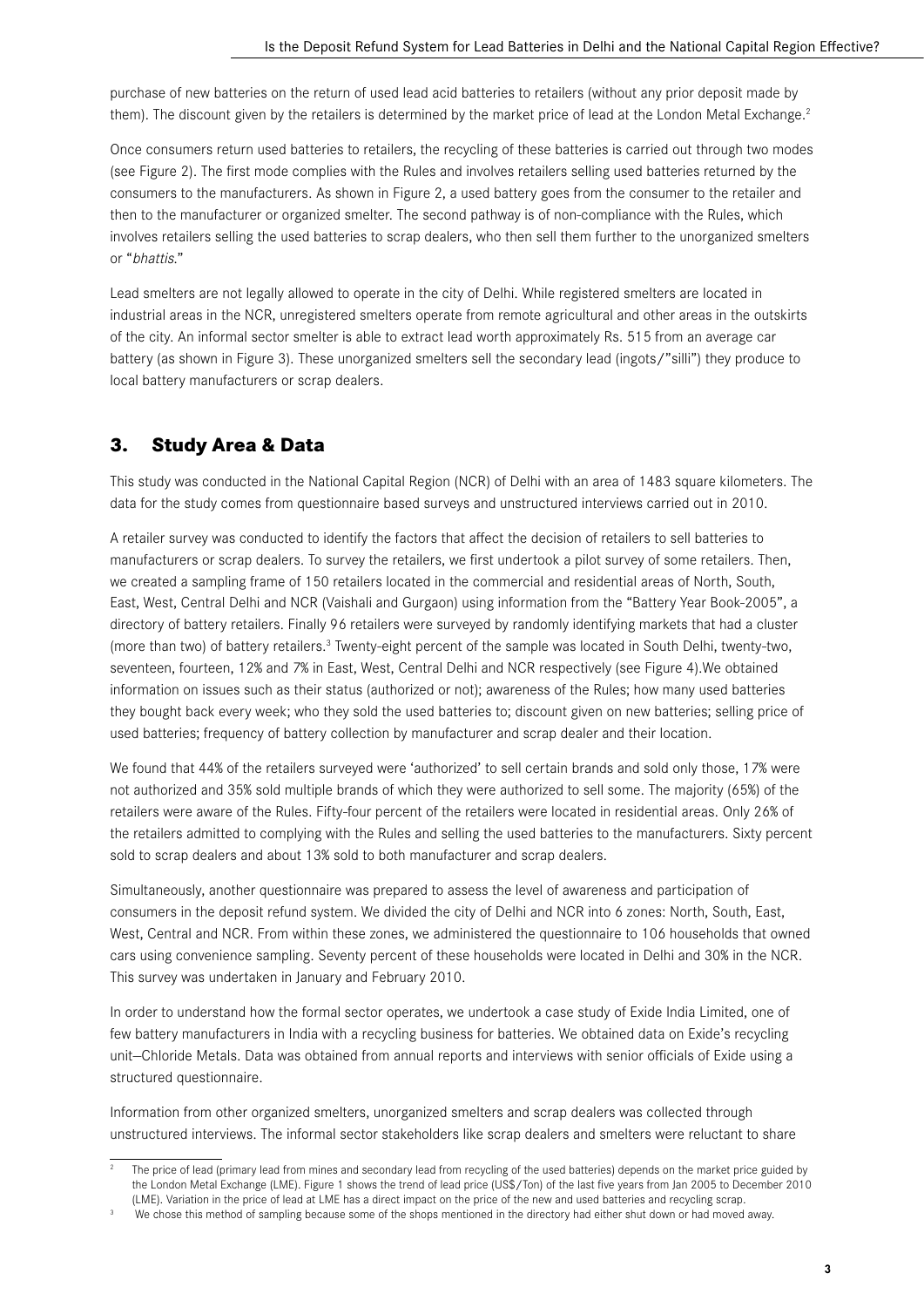any information as their operation is primarily illegal. Small lead smelters in the organized sector were also unwilling to share any financial information. Thus, we used unstructured interviews to understand their role, incentives and the socio-economic and health impacts in the lead recycling industry. We undertook interviews with five organized smelters in addition to Chloride Metals. The unorganized smelters or "Bhattis" located in Mandoli and Ghaziabad, close to the eastern border of Delhi were interviewed to understand their mode of operation, availability of raw materials, cost and profitability of their business and problems including health concerns faced by the workers. We visited these Bhattis for seven days and had interviewed ten operators.

#### **4. Methodology**

The entire chain of recycling depends on the retailers' choice to sell the used batteries either back to the manufacturer (which results in recycling through the organized sector) or to scrap dealers (which results in recycling through the unorganized sector). As Figure 5 shows, the retailer acts as the interface between the consumer and the manufacturer and recycler of batteries. Local and branded battery manufacturers sell their product through retailers. Once a retailer receives a used battery it gets recycled either by registered smelters or unorganized smelters/ "bhattis". The recycled lead reaches both types of manufacturers. We also found evidence that indicates some movement of used batteries from scrap dealers to registered smelters.

#### **4.1 Examining Consumer and Retailer Decision-making**

The first question of interest to us was the extent to which consumers are willing to sell batteries back to retailers. They have a choice of selling batteries to scrap dealers directly, thus, we probed this issue through surveys and report some simple evidence of very high levels of awareness and participation in the buy-back system (DRS).

The second issue of interest is how retailers are making their decisions to sell batteries to the organized or unorganized sector. To address this question, we undertook an econometric analysis of retailers' sales decisions. Retailers face a dichotomous choice of who to sell the used batteries to – they can either sell it to manufacturers or to scrap dealers. The dependent variable (Y) "comply" takes on a value of one when retailers sell used batteries only to the manufacturer (compliance with BMHR) and zero otherwise.

Equation 1 presents a logistic regression model used to analyze the responses from the retailers:

P = Probability (Y=1 | X<sub>1</sub> = x<sub>1</sub>, X<sub>2</sub> = x<sub>2</sub>-1) = ln [π / (1-π)]  
= 
$$
\beta_0 + \beta_1 X_1 + \beta_2 X_2 + \dots + \beta_p X_p
$$
 (1)

Where  $\pi$  is the probability of the event i.e. of the retailer complying with BMHR and selling to manufacturers,  $\beta_{_0}$  is the intercept,  $\beta_{\rm p}$  are regression coefficients and  $X_{\rm p}$  are a set of predictors that influence the retailer's decision. Y is the decision of retailers to sell batteries only to the manufacturer or not only to manufacturer (to scrap dealers or scrap dealers and manufacturers).

An important factor that affects compliance is the location of the retailers (location). This variable takes on the value 0 when location is in a residential area and the value 1 when the location is in a commercial area. We hypothesize that retailers located in commercial areas are more likely to comply. Therefore this variable is expected to have a positive sign in the regression model.

The type of retailer (type) also matters. We identified three types of retailers: authorized, general and both. Authorized retailers are those who are authorized to sell certain brands and general retailers are those that sell only un-branded batteries. Some retailers sold authorized brands and also unauthorized brands – such retailers were clubbed with the authorized retailers. Thus, the variable type takes the value 0 if the retailer is selling any branded batteries and 1 if he only sells un-branded batteries. A manufacturer is not likely to visit and collect used batteries from a retailer who sells only un-branded batteries, therefore, this variable is expected to have a negative sign.

Awareness about BMHR, 2001 (awareness) is a dummy variable and takes on a value of 1 when retailers are aware of BMHR and 0 otherwise. Since awareness is expected to increase compliance, this variable should have a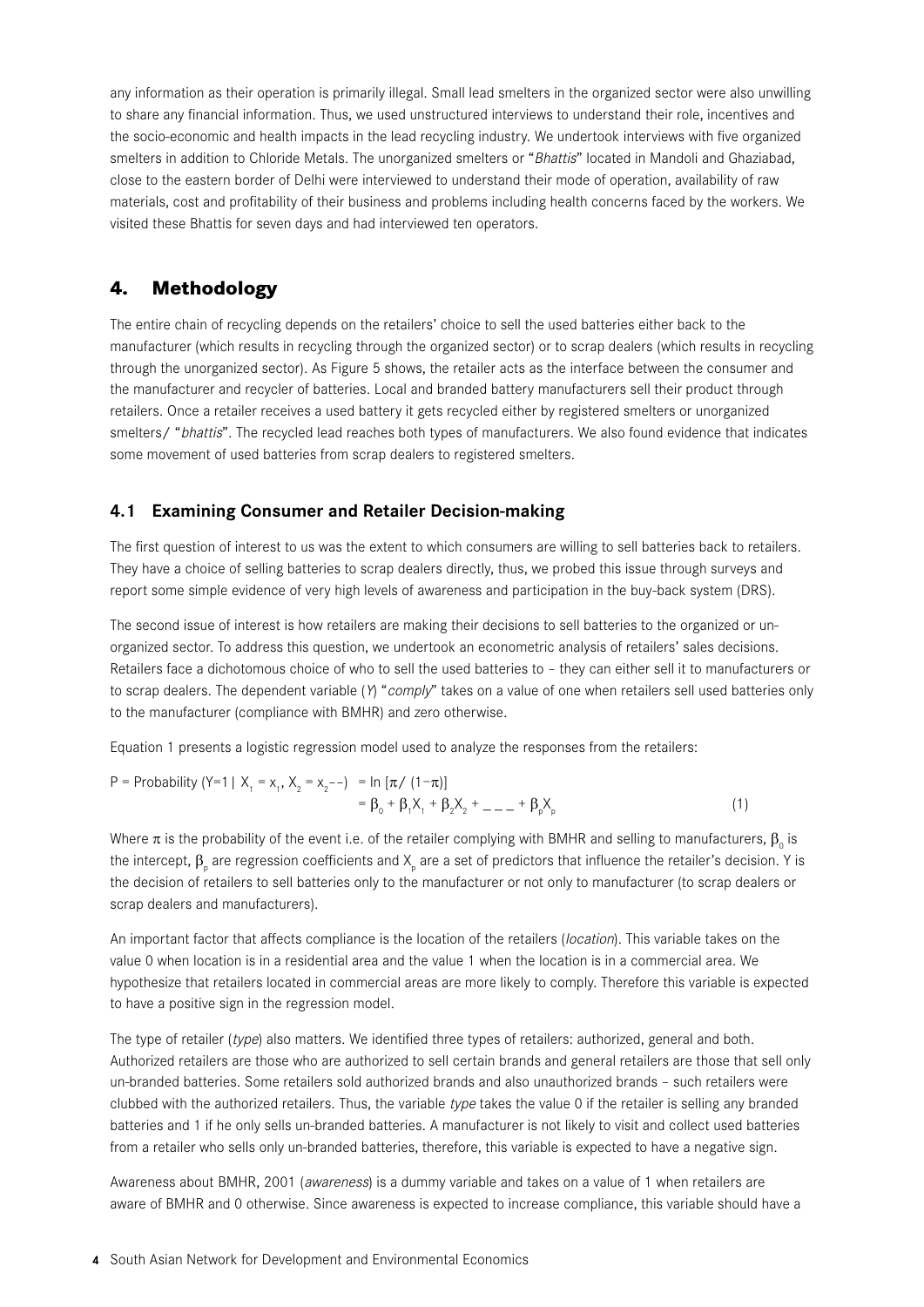positive sign in the regression model. The number of used batteries bought back for every 100 batteries sold per week (bought back) is a variable that allows us to understand the scale of the retailer's operations. To answer this question, retailers were asked to identify percent of batteries bought back by choosing from among various options: 51-60%, 61-70%, 71-80%, 81-90% and 91-100%. The percent of batteries bought back for every 100 batteries sold was calculated by taking the mid-point of these options. We hypothesize that the higher the percentage of batteries bought back each week, the less likely it is for retailers to comply because of high storage costs (so the variable should have a negative sign).

We have information on two price variables. The price paid by retailers for used batteries is the buy-back price. Retailers were asked about the price (buy-back price) which they paid to consumers for used batteries and the price (selling price) they obtained from manufacturers or scrap dealers for used batteries. Since most responses were in terms of a range of prices, the mid-point was taken. The difference between the buy-back price and selling price is called *profit* and is hypothesized to have a negative effect on the probability of selling batteries to manufacturers. We also created a ratio of selling prices to the buy-back prices (price ratio). Both these variables are expected to have a negative impact on compliance and are expected to have a negative sign.

The frequency of visits from scrap dealers and manufacturers to collect used batteries is important because retailers find it difficult to store bulky batteries. Two variables reflect frequency of visits by the manufacturer (manufacturer visit) and by scrap dealers (scrap visit). These refer to the number of days per month that the manufacturer/scrap dealer visited retailers to collect used batteries. The frequency of collection visits by the manufacturer is hypothesized to increase the probability of compliance (positive sign), while the frequency of collection visits by scrap dealers is hypothesized to have an opposite effect (negative sign).

There are two explanatory variables that are of interest from a policy perspective: awareness and manufacturer visit. The higher the level of awareness of the Rules and the greater the frequency of manufacturer visits per month, the higher is the probability of compliance. The remaining explanatory variables discussed above act as control variables.

### **4.2 Incentives Faced by the Un-organized and Organized battery recycling sectors**

To better understand the incentives facing the un-organized sector we used qualitative information obtained from scrap dealers and smelters. It is important to understand the costs of compliance to those in the un-organized sector. Thus, we estimated the costs of setting up a plant in an industrial zone and running a smelting unit (including taxes) and the additional cost incurred on compliance in accordance with the requirements of the pollution control authority (pollution control equipment and its maintenance). Information from the un-organized sector on wages, number of employees, number of days worked etc. were used to estimate the cost to society if compliance for this sector meant shutting down of operations

A final set of issues that we analyzed was the incentives facing the organized sector. An important issue to establish is whether it is profitable for the formal sector to recycle batteries. To understand the economic viability of this business, we did a case study of Exide's recycling unit—Chloride Metals. In this case study, we calculated the NPV and IRR of operating the unit. Data from Chloride Metals Limited was used to establish financial viability of organized smelting.

## **5. Results and Discussion**

#### **5.1 Consumers and the DRS**

The results of the consumer survey revealed that 88% of the respondents were well aware of the deposit refund system and 90% of them returned their used battery back to the retailers irrespective of the discount price. The difference in these numbers could be because the deposit-refund system is so well established in the market for lead-acid batteries that some people return/recycle used batteries without even realizing it. The survey results also show that the average consumer in our study was aware of the DRS and about 95% consumers preferred to buy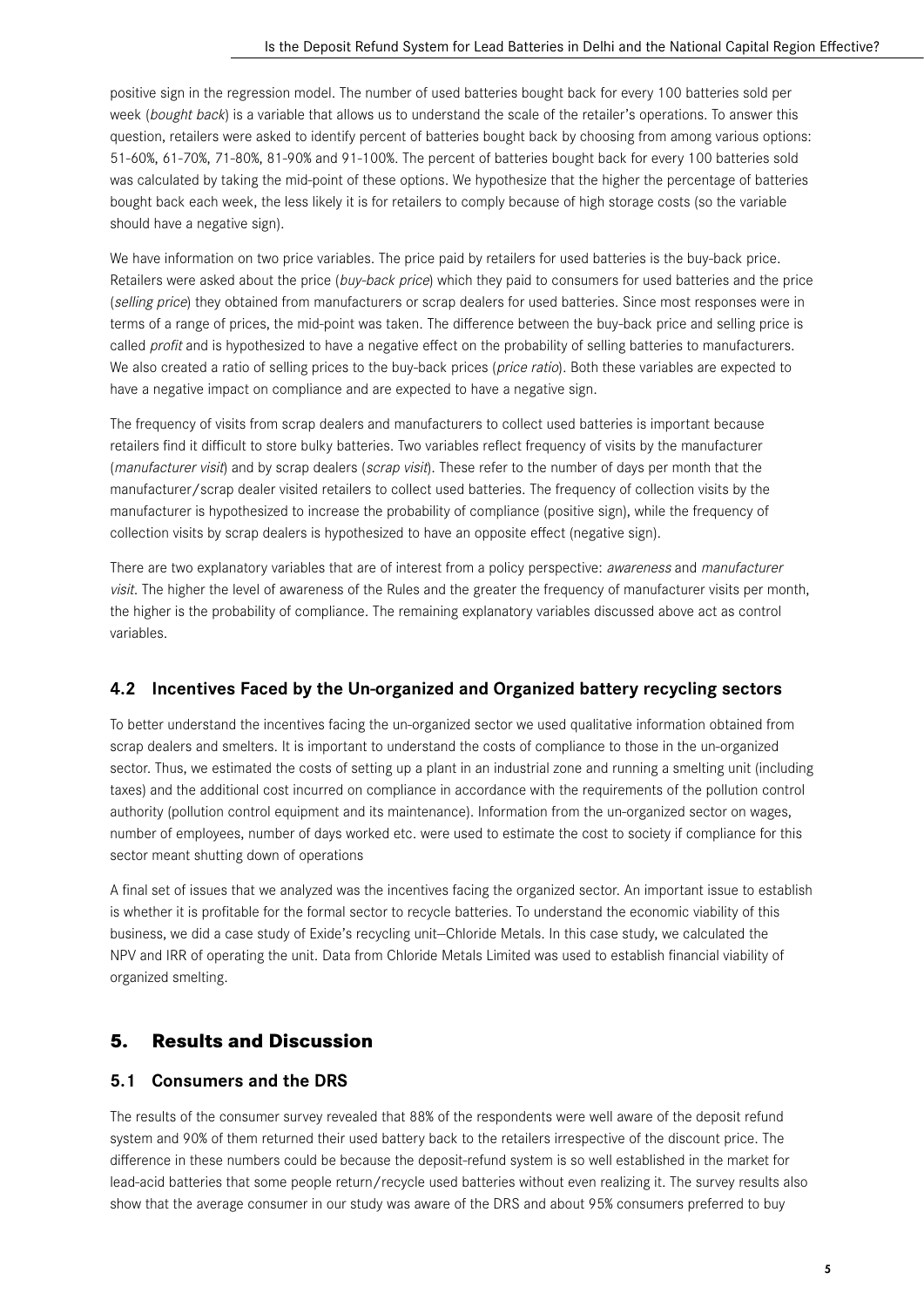a branded battery. Consumers sold used batteries back to retailers and received on average about Rs. 372 (this number ranged from Rs. 200 to Rs. 500) for a used battery. This discount is available only when a new battery is purchased and covers approximately 9% of the cost of a new battery.

### **5.2 The Retailers' Decision to Comply**

A logistic regression was used to analyze the responses from retailers. Table 1 shows the summary statistics of the dependent and the independent variables. On average, a retailer is able to buy back 69 used batteries for every 100 batteries sold in a week. Table 1 indicates that on average the manufacturer's representatives collect used batteries twice a month, while scrap dealers collect used batteries on average every 10 days per month. The mean price retailers pay for buying back used batteries is Rs. 416 while the mean price retailers get for these batteries is about Rs. 456.4 Retailers obtain 0.9% higher price when they sell to scrap dealers instead of manufacturers (as shown in Figures 2 and 3).

Results of the logit estimation of the compliance decision of retailers are presented in Table 2. The models estimated were tested for multicollinearity and model specification. The results of these tests showed neither multicollinearity nor any model misspecification. The signs and significance of the variables in the models I and II are the same. All variables are significant at least at the 5% level of significance except manufacturer visit. This may be because this variable has very little variation with a mean of 2, standard deviation of 5.38.

As expected, awareness of the BMHR rules and being located in a commercial area, have a positive impact on the probability of selling only to the manufacturer. The variables type, scrap visit and bought back have negative signs. This shows that being a general battery retailer (as compared to an authorized one), the higher the number of scrap dealer visits in a month, and the larger the percentage of used batteries bought back have a negative effect on the probability of selling used batteries only to the manufacturer. This makes sense because the manufacturer is not likely to visit a 'general' retailer (who sells only un-branded batteries) to collect battery scrap. Storing used batteries has a cost associated with it, so retailers would be more inclined to reduce this cost by selling to scrap dealers if they come to collect often. How many batteries they have to store would also depend on how many they buy back.

Several retailers told us that the scrap dealers pay more for used batteries.<sup>5</sup> The coefficient of *profit* is significant and has a negative sign (in model I), showing that the higher the profit earned by recycling the less likely it is for retailers to sell the used batteries to manufacturers. In model II, the coefficient of the *price ratio* is significant with a negative sign indicating again that as the ratio of selling price to buying price of battery scrap increases, it is less likely for this scrap to be sold to manufacturers.

#### **5.3 The Unorganized Battery Recycling Sector**

Lack of awareness, illiteracy, complexity of paper work, restrictions on location, maintenance of pollution control equipment and reluctance to pay taxes keeps the unorganized smelters from getting their units registered and complying with BMHR. There are about 70 unorganized smelters operating in the outskirts of Delhi but in the NCR (40 in Mandoli and 30 in Ghaziabad) with about 840 employees.

Interviews with the organized and unorganized smelters revealed that at present both types use the same pollution control technology – bag-house filters, which collect the ash from the flue. Ash has a high content of lead. Almost 50% of the recycled lead obtained from the used batteries comes from this ash. The recovery of ash controls air pollution since if not recovered through bag-house filters, the ash and the lead within it, would simply linger in the air. Further, it is also a source of profit for smelters as lead ash is valued at about Rs. 2/- per kg. This is an incentive for all unorganized smelters to install the bag–house filter technology. But, as we observed, the filter equipment used was crude, badly maintained and prone to leakage and thus posed a threat to the environment and health of the workers.

<sup>4</sup> A paired t-test shows that we can reject the null hypothesis of no difference between the mean buy-back price and mean selling price at the 1% level of significance

<sup>5</sup> Scrap dealers buy back used batteries based on their lead content. The price of lead is determined by the daily price of lead on the LME. The scrap dealers may therefore be able to pass on large daily variations in the price of lead which manufacturers may not because of a fixed price that is changed periodically.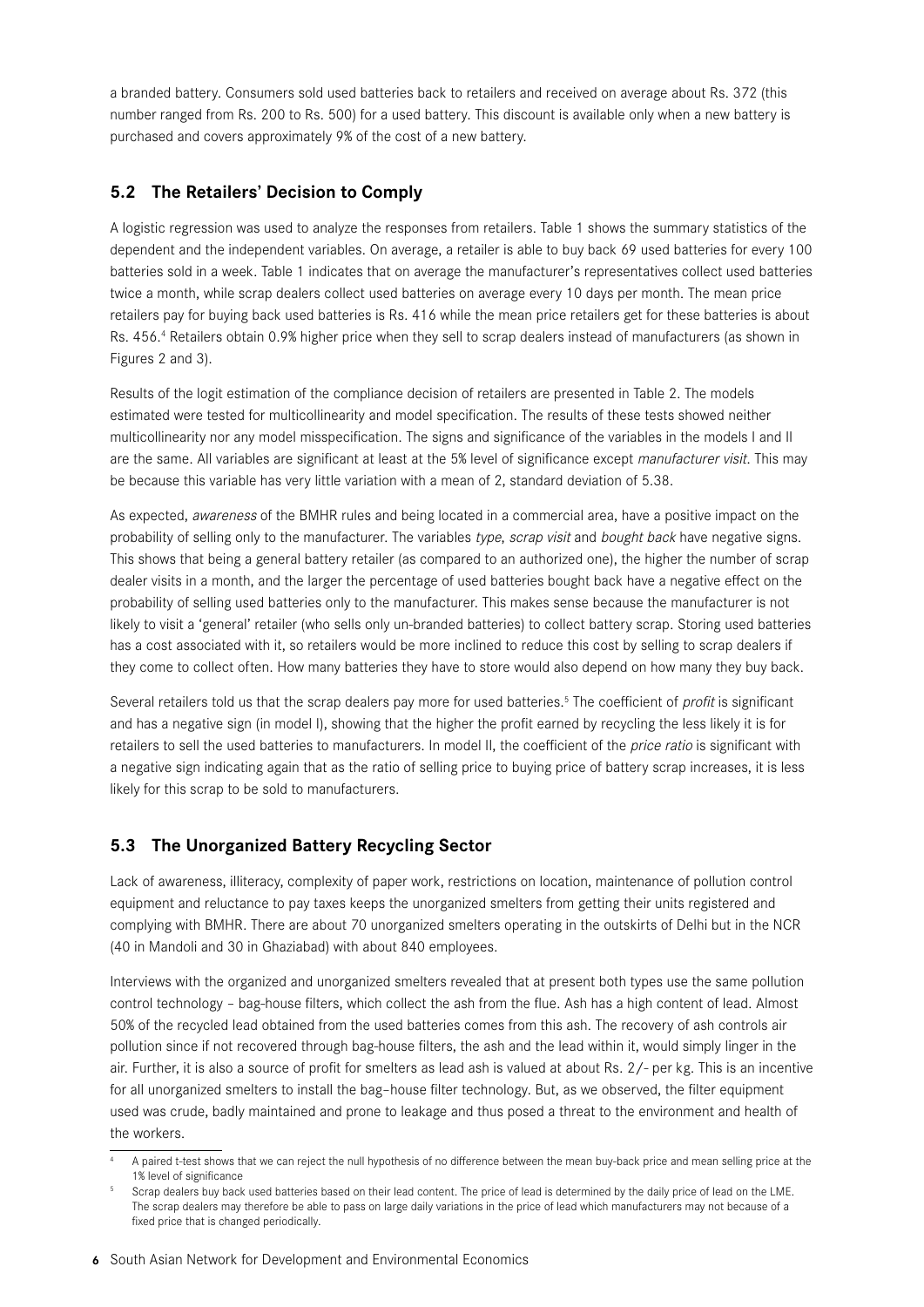Unorganized smelting units are of similar capacity and employ 3 - 4 workers (1 "mistry" or the main worker and two or three helpers) to run the bhatti in each shift. These units run in three consecutive shifts every day as they have sufficient raw material. In addition they also employ 8 to 10 laborers on a contract/daily wage basis (mostly women) to break the batteries. Each smelting unit has a pool of about 100 workers hailing from villages in Varanasi district of Uttar Pradesh.

Most workers in unorganized smelting units live on the premises. The workers are usually employed for a period of two to three months at a stretch. They develop health problems after that and quit or are forced to go back to their villages. The typical symptoms of indigestion, abdominal pain and severe constipation are treated by local doctors. Very few workers are taken to hospitals because the smelters are not willing to disclose their occupation.

Workers earn about three thousand rupees a month. Some of them return to work on call while most do not and continue with other jobs in their villages. Those with no other employment options return to these smelters on call once they have recovered. These workers stand to lose about 30,000 rupees annually because they fall sick and cannot continue working in the smelting units. (If we assume that they have no other employment.) Sometimes the smelters pay the workers in advance while they are recovering at home to prevent them from moving to other smelting units.

Unorganized smelters face no shortage of raw material as scrap dealers provide them with a constant supply of used batteries. Extracted lead ingots or "silli", are either sold to units that manufacture lead oxide, cables and generic batteries (usually co-located with the smelters) or to scrap dealers and secondary lead dealers in Delhi. The difference in the price at which smelters buy lead (in the form of batteries) and sell it is, on average, Rs 5/kg of lead. The smelters also perform "job work" for retailers in Delhi who send used batteries to them and buy back the extracted lead. The hard poly- propylene plastic cover of the batteries is sold to plastic recyclers.

A scrap dealer serves as the middle-man who collects used batteries from battery retailers and sells them to the unorganized smelters at a profit margin of Rs. 1.50 per kg of lead in the battery. This is mostly paid in secondary lead. The scrap dealers then sell this secondary lead to small battery manufacturers. Some scrap dealers we interviewed felt that their business had been adversely affected by the recent decision made by some bulk battery consumers to float tenders to sell battery scrap instead of holding open auctions. A few claimed to sell battery scrap only to registered smelters. All the registered smelters we spoke to insisted that they bought used batteries only from bulk consumers through auction or tenders (implying compliance with BMHR) and not from scrap dealers.

An average scrap dealer collects about two tons of used batteries (both branded and generic batteries) every day. This would give the scrap dealer revenue of about Rs. 1800 per day (at Rs. 1.50 per kg of lead). The scrap dealers reported that retailers prefer to sell the used batteries to them because the manufacturer's representatives visit them infrequently or their collection centers are located at long distances and because they have to buy new batteries in lieu of the ones returned. As a result, the majority of the used batteries recycled under the present DRS find their way to informal smelters through scrap dealers. The results of our retailer survey substantiate this claim because 60% of retailers reported that they sold used batteries to scrap dealers and 13% said they sold to both scrap dealers and manufacturers. Only 27% sold only to manufacturers.

## **5.4 The Organized Battery Recycling Sector**

Organized smelters acquire the battery scrap through government auctions (Railways, Defense etc.) and also from the import of lead scrap (under license from the Ministry of Environment and Forest (MoEF)). The capacity utilization of organized smelters is low because of a limited supply of battery scrap. The installation and maintenance of pollution control equipment (other than bag filters) together with applicable taxes (as shown in Table 3) and transportation costs<sup>6</sup> add to the cost of running the smelting units. This additional cost can be considered the compliance cost for the organized smelters.

According to an order of the Delhi High Court all registered smelters have to be located beyond a radius of 60km from Delhi. The terms of the auctions require the buyer to arrange for the transport of raw materials from the auction site to their units within the stipulated time.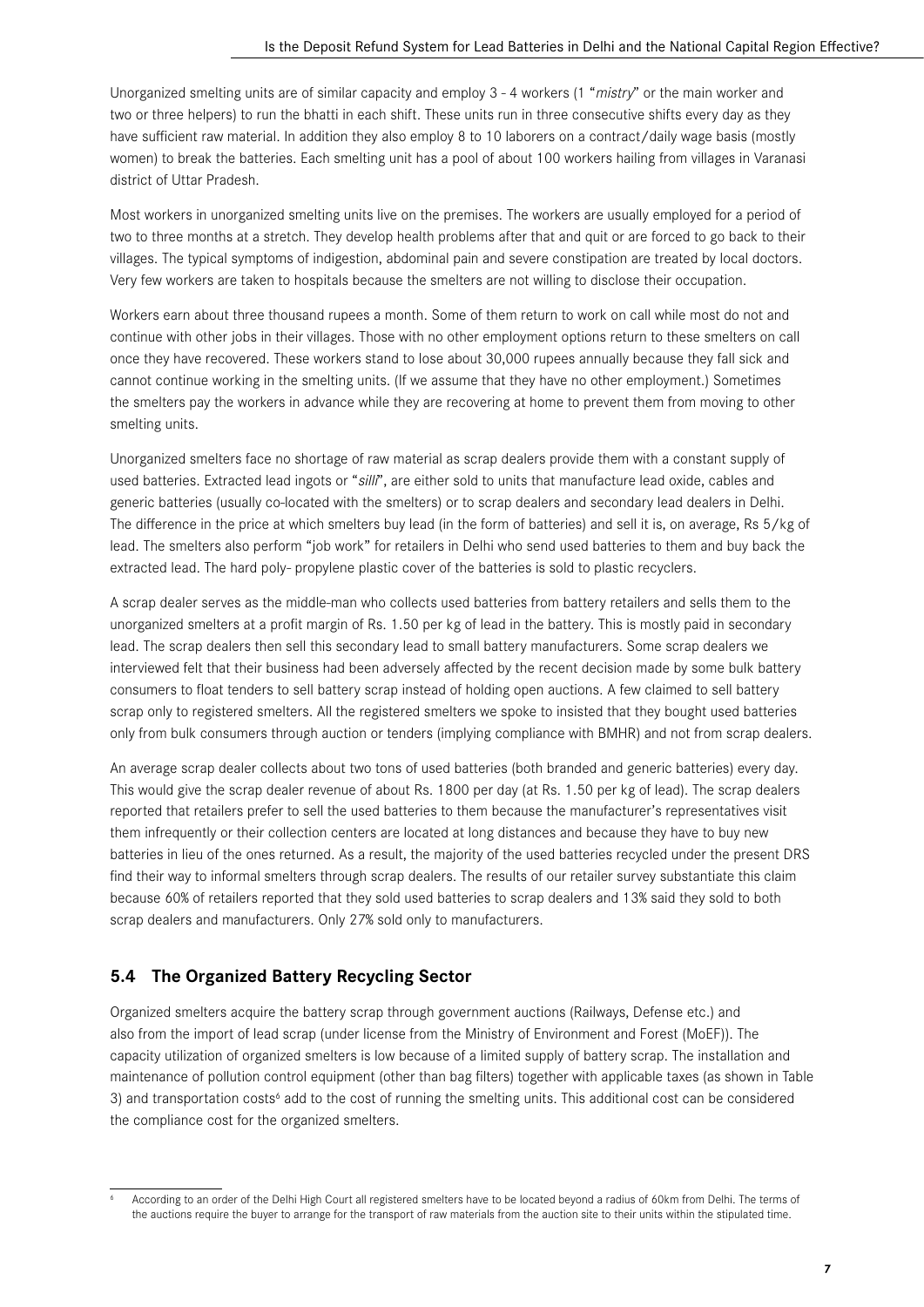The BMHR require battery manufacturers to be involved directly or indirectly in the buy-back of used batteries and ensure that they are smelted by registered smelters with environment-friendly technology. The financial information on the smelting operations of Chloride Metals Limited (CML), one of Exide's smelters, is shown in table 4 for the year 2008-09. Exide acquired CML at an initial cost of Rs. 43 crores with an installed capacity of smelting 36,000 tons. CML smelted 16,707 tons of lead (8,441 tons from used batteries and 8,508 tons from other sources) during 2008-09. The operating cost of the unit included cost of energy, labor, occupational health and safety and maintenance. Revenue earned was from sale of recycled lead, job work and sale of bye products. Analyses of input costs and output revenues (Table 4) show that the smelting unit has an NPV of Rs. 96.05 crores and Rs. 87.47 crores at 8% and 10% discount rates respectively. As the NPV is positive, running the smelting unit is economically viable. Therefore, at this capacity of operation, the market provides a battery manufacturer with adequate economic incentive to comply with the BMHR.

#### **5.5 Cost of Complying with BMHR (2001)**

The stakeholders in the organized sector of lead recycling incur a cost of complying with BMHR. We discuss the costs of compliance to each of the different stakeholders in Table 5.

As shown in Table 5, consumers get a discount (Rs. 372) on a new battery when they return a used battery to the retailer. So compliance with BMHR gives them a net benefit of Rs. 44 per kg of recycled lead.

If battery retailers sell all used batteries to the manufacturer (assuming that they don't sell directly to organized smelters) they would be complying with the BMHR. Assuming that the manufacturers' representatives visit all retailers to collect the battery scrap, the retailers would incur a cost of storing the battery till it is collected, the opportunity cost of not selling it to a scrap dealer plus the taxes applicable on sales. The retailers we surveyed were unable to quantify the cost of storage. The average price a scrap dealer pays for a battery is about 459 rupees, while a manufacturer's representative pays about 455 rupees. So the compliance cost (excluding storage cost and taxes) incurred by an average retailer who buys back sixty-nine batteries in a week would be the difference in the two prices, i.e. Rs. 4 per battery or approximately Rs. 0.50 per kg week (or Rs. 500 per ton of recycled lead). This is a very small amount and indicates that the main incentive to sell to scrap dealers comes from significant storage costs and taxes.

For organized smelters, the costs of compliance include installation and maintenance of pollution control equipment (other than bag filters), taxes on purchase of battery scrap, and transportation costs. Table 3 gives an illustrative estimate of costs associated with setting up and running a smelting unit of 5000 MT capacity in the Delhi region based on interviews with organized smelters for illustrative purposes.

The market provides a battery manufacturer with adequate economic incentive to comply with the BMHR (see section 5.4). The main issue is more of coordination. If manufacturers accept their "extended producer responsibility" and join the battery buy back process and ensure more frequent collection from authorized and other retailers, they will be able to capture a larger share of battery scrap. The costs associated with this process are likely to be small.

The stakeholders in the un-organized sector do not comply with the BMHR so they do not incur a cost of compliance. If scrap dealers were to comply in the current scenario by selling the battery scrap to manufacturers, they would incur a loss of Rs. 4 per battery (since scrap dealers pay Rs. 459 per battery to retailers and manufacturers pay Rs. 455). This would mean that the scrap dealers would go out of business.

Since the smelters in this sector do not feel the need to adopt better technology and get registered with the pollution control authorities, compliance would imply that their operations are shut down. The cost to society of closing these units would be in terms of about 840 workers losing their jobs around Delhi and NCR. If they did choose to comply, their compliance cost would be reflected by the costs estimates shown in table 3. The cost of compliance is high for these stakeholders.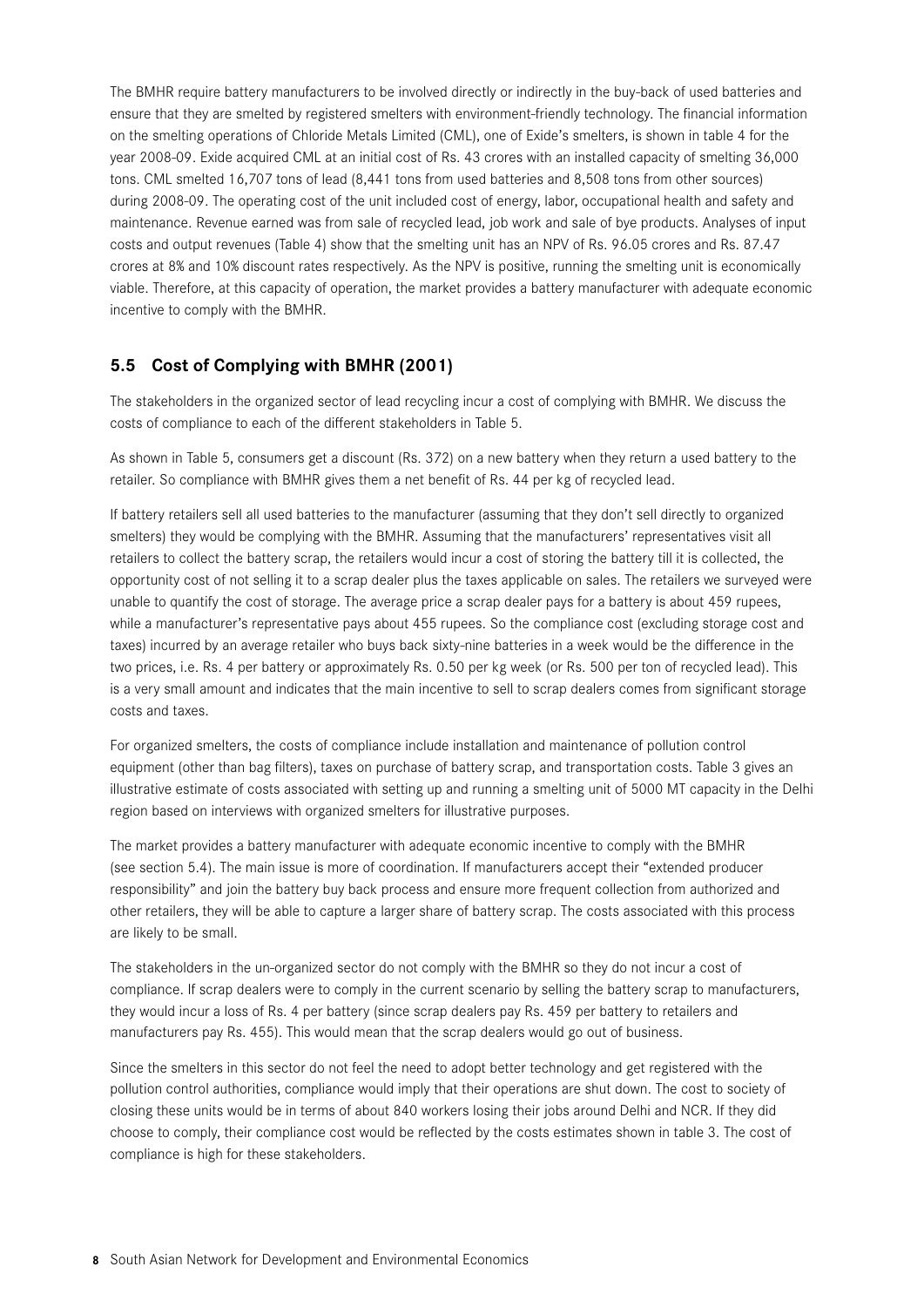## **6. Policy Options for Safe Disposal of Used Batteries**

The current deposit refund instrument is unable to discourage unorganized smelting of used batteries in Delhi. Noncompliance with BMHR happens because of: a) costs borne by retailers if they sell only to the organized sector; b) profit incentives for the unorganized smelters to use inefficient technologies; c) coordination problems that limit the amount and frequency of collection and recycling that is done by the organized sector; and d) inability of the regulator to fully monitor the market for recycled lead. Based on this analysis, we identify several policy options in Table 6.

One policy option would be to impose a penalty on battery manufacturers and importers for non-compliance. This would ensure that all used batteries manufactured in this sector are collected and recycled/disposed safely. However, the impact of this policy would depend on the magnitude of the penalty and would be limited because of the presence of a large unorganized sector in the battery manufacturing industry.7 Monitoring agencies are understaffed and will be unable to monitor all units. Imposing penalties for non-compliance on all organized sector stakeholders is likely to have a good impact. However, this would also prove costly to implement.

Another policy option would be to impose a non-compliance penalty on retailers to make them sell all the used batteries to manufacturers or organized smelters. The inability to monitor the large number of retailers in this market would limit the impact of this policy.<sup>8</sup>

A green tax per battery produced on manufacturers and a subsidy for a battery properly disposed (disposed by organized smelting) in combination with the current deposit refunding to users of batteries could ensure the manufacturer complies with extended producer responsibility. Since it is the lead used in making batteries that causes the environmental problem, alternatively there could be a tax on lead used and a subsidy on lead recovered by the manufacturer. It may however be difficult for the regulator to fix the rate/amount of tax since the international price of lead varies on a daily basis. A subsidy on the safe disposal of batteries provides incentives to do organized-smelting. This subsidy could be a partial or complete refund of the tax paid by the manufacturer on batteries for complying with BMHR. For the regulator or government, this tax-subsidy scheme could be revenue neutral.

The tax amount should be such that, the manufacturer would have an incentive to offer a price for battery scrap that would be high enough to wipe out all incentives for recycling lead in the informal sector. To the extent that the manufacturer is unable to buy back used batteries, the tax amount collected could be used to subsidize the use of clean technology in the informal sector. The presence of the unorganized sector in battery manufacturing would limit the impact of this policy tool.

The next two policy options target the informal sector. Our survey results show that 60% of the retailers prefer to sell used batteries to scrap dealers who offered a higher price and came for collection as often as every three days. Hence, one way to ensure that all used batteries reach manufacturers or organized smelters would be to legitimize the role of scrap dealers and allow the organized sector to buy battery scrap from them. Further, if unorganized smelters can be identified and monitored, they can be encouraged through financial assistance and tax breaks to adopt green technology. The resources to implement this policy tool can be raised from the penalties and tax suggested in the earlier policy options.

## **7. Conclusion and Policy Recommendation**

This study set out to understand the role of and incentives to different stakeholders in the lead recycling industry and how they affected the efficient functioning of the deposit refund system. The results indicate that the depositrefund system is well established in this industry and 90% of consumers recycle lead-acid batteries by selling them to battery retailers. Consumers, who obtain a net benefit of approximately Rs. 44 to 49 per kg of lead recycled, have a clear incentive to recycle.

The presence of the unorganized sector in battery manufacturing is reported to be three times the size of the organized sector (EIL, 2009).

There are more than 600 organized sector battery retailers listed in Delhi as per the Battery Directory and Year Book 2010 published by the Federation of Indian Small Scale Battery Associations (Regd.)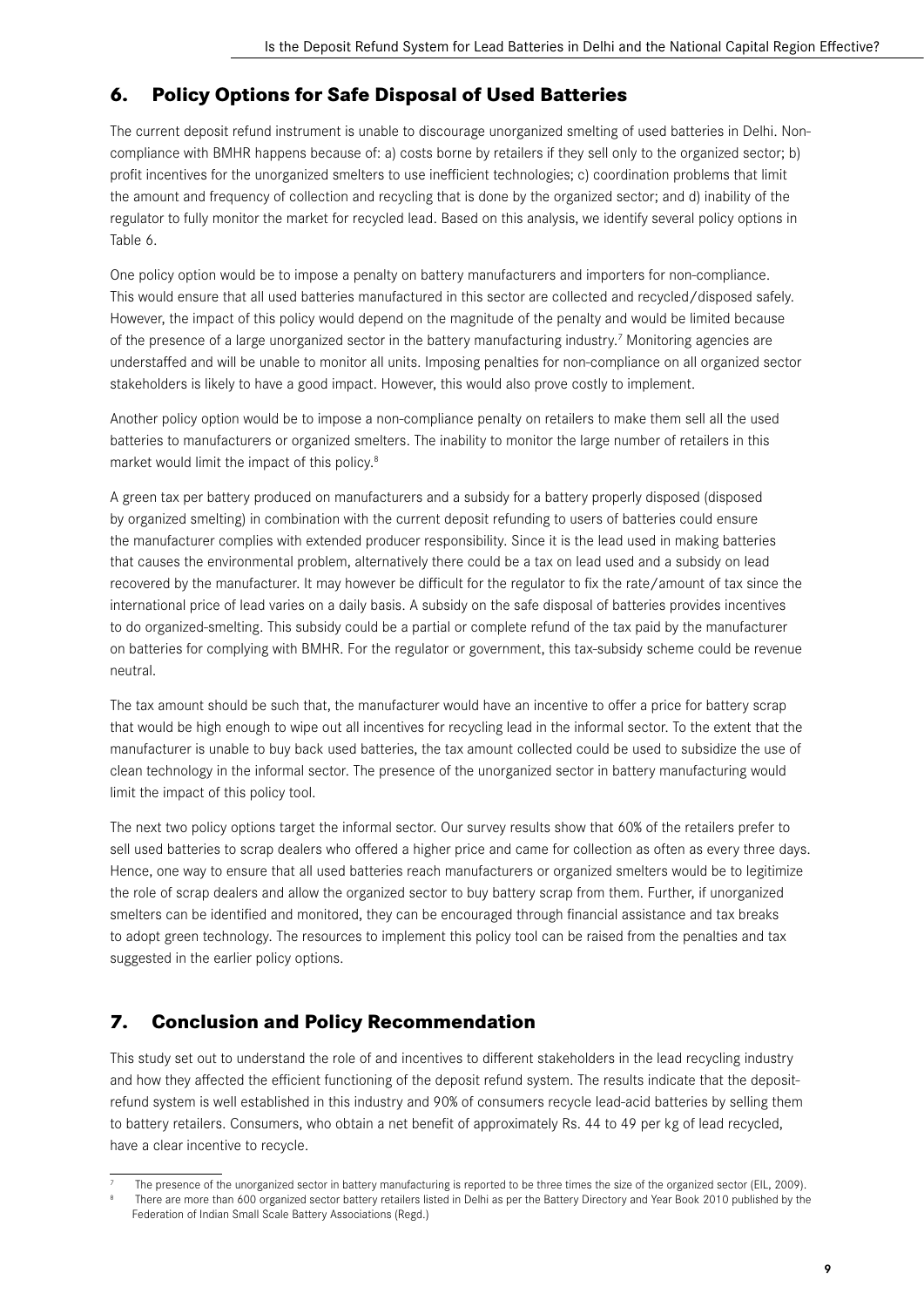However, the BMHR have not had the desired impact on the structure of the battery recycling industry and the informal sector continues to operate causing significant environmental pollution. Some 73% of surveyed retailers sold batteries to scrap dealers, who in turn sold them to informal smelters. The higher frequency of scrap dealer visits (almost three times a week), higher price received, storage costs, and taxes avoided motivate retailers to sell to the informal sector.

For a battery manufacturer, depending on the scale of operation, collecting used batteries from retailers and operating smelting units can be economically viable. Thus, if manufacturers simply increased the frequency with which they collected batteries from retailers and bore the storage costs, they would be in compliance with BMHR. However, the cost of complying with the BMHR is high for registered lead smelters. They are unable to operate at full capacity because of a limited supply of battery scrap. This is mainly because they are currently banned from buying battery scrap directly from scrap dealers.

One policy option that might improve the recycling of lead within the formal sector is a green tax and linked subsidy on each battery produced in the organized sector. A large enough tax per battery manufactured along with an equivalent subsidy if the manufacturer shows that the battery was bought back (and properly disposed), could provide the necessary incentives for organized smelting. Other policy options to consider are allowing the organized sector to buy from scrap dealers and providing assistance to unorganized smelters to ensure green recycling and disposal. However, the latter option would be costly to the tax payer.

## **8. Acknowledgement**

I wish to gratefully acknowledge the financial support from the South Asian Network for Development and Environmental Economics (SANDEE). The author is grateful to M.N. Murty, Karl Goran Maler, Priya Shyamsundar, Jean Marie Baland and Mani Nepal for their constructive feedback during the course of this project. Many thanks to Chintan - Environmental Research and Action Group for its help in contacting the informal sector agents and insights provided. My gratitude to K.P. Nyati from Sustainable Mining Initiative, Arun Mittal and Sourav Banerjee from Exide India Ltd., and Anand Kumar from the Central Pollution Control Board. A special thanks is due to Samraj Sahay for his excellent research assistance and my students Sujata, Kanika, Japtej, Amol and Anoop for their unstinting efforts in data collection. I would also like to express my appreciation for all the support provided by the SANDEE secretariat including Anuradha Kafle and Krisha Shreshta. And finally my heartfelt gratitude to all the anonymous informal sector smelters, their employees and scrap dealers who took the risk of speaking to us.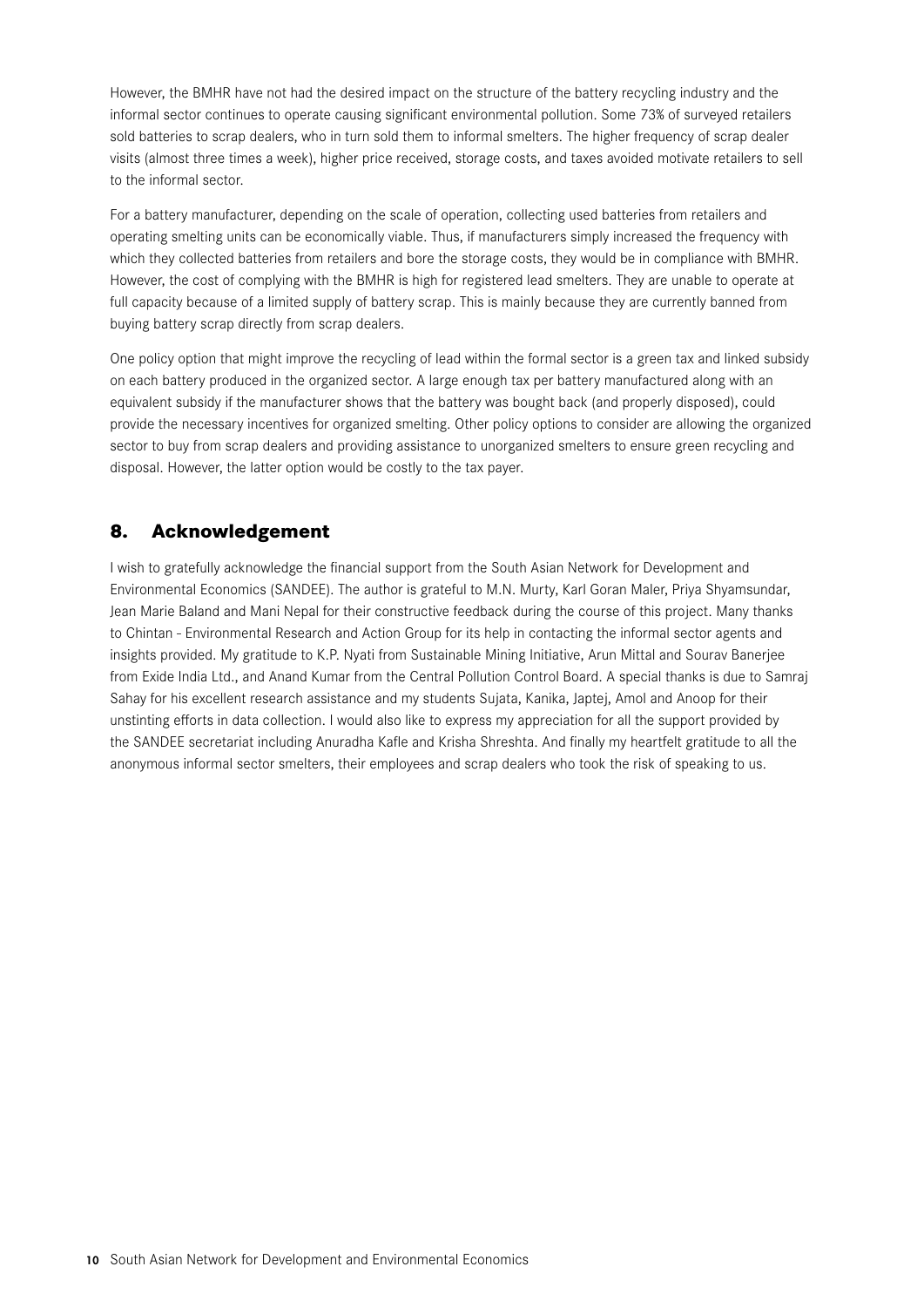## **References**

Battery Council International, (2009) National Recycling Rate Study. Available at http://www.batterycouncil.org/LinkClick.aspx?fileticket=fnM%2f%2fCsWoQE%3d&tabid=145&mid=553

Bied-Charreton, B (1993) 'Closed loop recycling of lead/acid batteries'. *Journal of Power Sources* 42 (1–2): 331–334

Bohm, P (1981) '*Deposit Refund Systems: Theory and Applications to Environmental Conservation and Consumer Policy*'. Baltimore and London: Resources for the Future, Johns Hopkins Univ. Press

Das Capital Management and Advisors (2009) *Research Report*. Available at http://dascap.com/house\_view\_pdf/ Automotive%20Battery%20Industry%20Sep%202009.pdf (Accessed on 6th January 2012)

Dasgupta, S; Lucas, REB; Wheeler, D (1998) 'Small Plants, Pollution and Poverty: New Evidence From Brazil and Mexico', DECRG; Infrastructure Environment Group, World Bank

Exide India Limited (2009) 62nd *Annual report*. Available at: http://www.exideindustries.com/reports/EIL-AR-2009.pdf (Accessed on 6th January 2011)

Herman, D; Geraldine, SM; Venkatesh, T (2007) 'Evaluation, diagnosis, and treatment of lead poisoning in a patient with occupational lead exposure: a case presentation'. *Journal of Occupational Medicine and Toxicology* 2:7 doi:10.1186/1745-6673-2-7. Available at http://www.occup-med.com/content/2/1/7

Hsiao, CY; Wua, HI; Lai, JS; Kuoa, HW (2001) 'A longitudinal study of the effects of long-term exposure to lead among lead battery factory workers in Taiwan (1989-1999)'. *The Science of the Total Environment* 279: 151-158

Kreusch, MA; Ponte, MJJS; Ponte, HA; Kaminari, NMS; Marino, CEB; Mymrin, V (2007) 'Technological improvements in automotive battery recycling'. *Resources, Conservation and Recycling* 52: 368–380

Lindqvist (2000) 'Extended Producer Responsibility in Cleaner Production' The International Institute for Industrial Environmental Economics. Lund University, Lund, Sweden

OECD (2001) 'Extended Producer Responsibility: A Guidance Manual for Governments. OECD, Paris

Patra, M; Bhowmik, N; Bandopadhyay, B; Sharma, A (2004)'Comparison of mercury, lead and arsenic with respect to genotoxic effects on plant systems and the development of genetic tolerance'. *Environmental and Experimental Botany* 52: 199-223

Rao, GM; Shetty, BV; Sudha, K (2007) 'Evaluation of lead toxicity and antioxidants in battery workers'. *Biomedical Research* 19 (1): 1-4

Roberts, H (2003) 'Changing patterns in global lead supply and demand'. *Journal of Power Sources* 116: 23–31

Singh, RP; Dabas, S; Choudhary, A; Maheshwari, R (1997) 'Effect of lead onnitratereductase activity and alleviation of lead toxicity by inorganic salts and 6-benzylaminopurine'. *Biologia Plantarum* 40: 339-404

Smith, GR (1999) 'Lead recycling in the United States in 1998. Flow studies for recycling metal commodities in the United States', United States Geological Survey

Valdez, H (1997) 'Lead battery markets and recycling in Mexico and South America'. *Journal of Power Sources* 67:219– 23

Vincetia, M; Rovestia, S; Bergomia, M; Calzolarib, E; Candelac, S; Campagna, A; Milan, M (2001) 'Risk of birth defects in a population exposed to environmental lead pollution'. *The Science of the Total Environment* 278: 23-30

Wu, LH; Li, H; Luo, YM; Christie, P (2004) 'Nutrients can enhance phytoremediation of copper-polluted soil by Indian mustard'. *Environmental Geochemistry and Health* 26: 331-335

Xiong, ZT (1997) 'Bioaccumulation and physiological effects of excess lead in a roadside pioneer species *Sonchusoleraceus L*'. *Environmental Pollution* 97: 275–279

Yamin, VS (1999) 'The impact of lead poisoning on the workforce and society' In Abraham M George (Eds). *Proceedings of the International Conference on Lead Poisoning, Prevention and Treatment* 1999; Feb 8-10: 41-45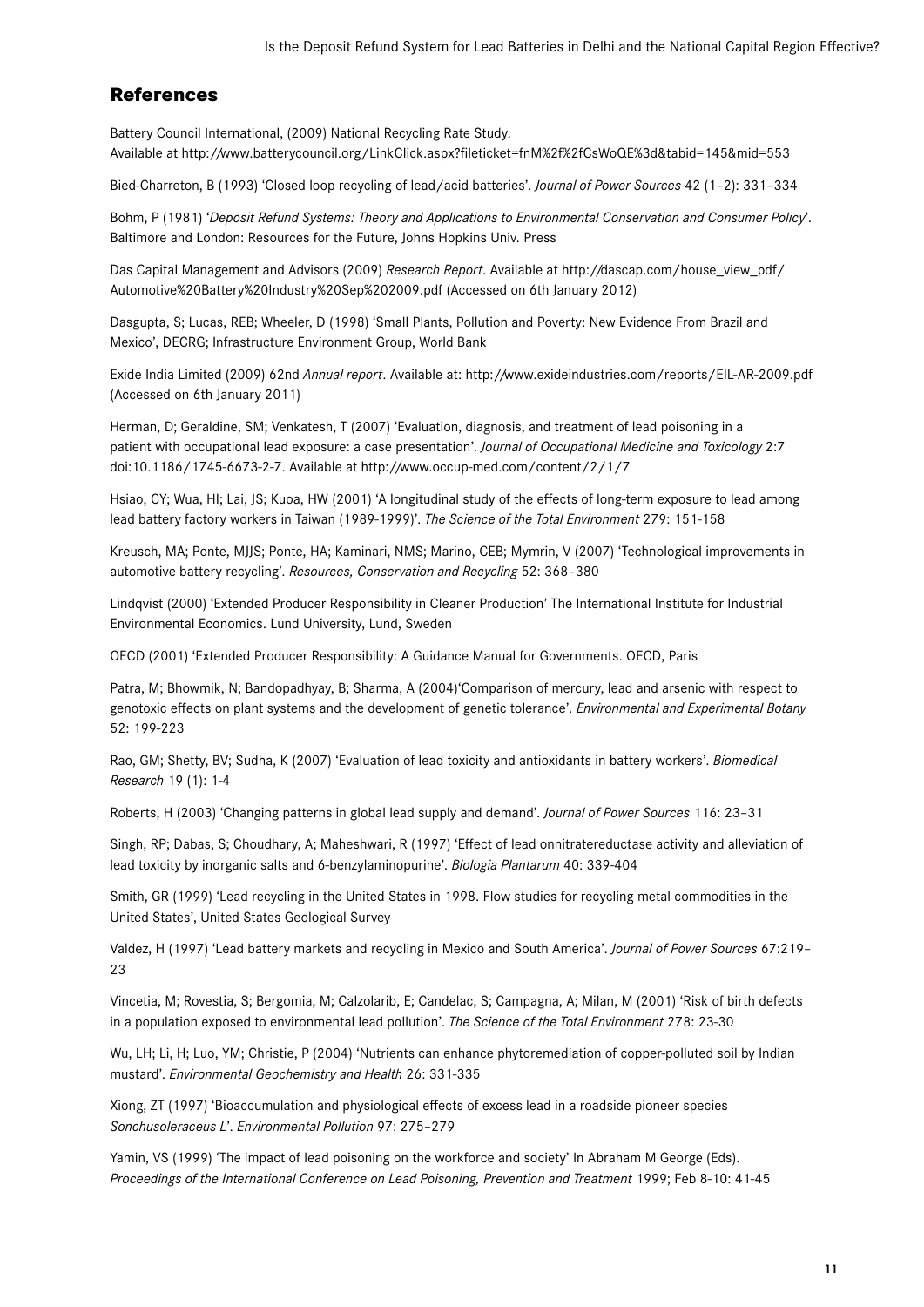## **Tables**

| Variable              | Obs. | <b>Variable Description</b>                                                                                             | Mean     | Std. Dev. | Min      | Max   |
|-----------------------|------|-------------------------------------------------------------------------------------------------------------------------|----------|-----------|----------|-------|
| Comply                | 94   | Retailers returning used batteries back to the<br>manufacturer or not (1 if sells to manufacturer<br>only, 0 otherwise) | .2659    | .4442     | $\Omega$ |       |
| Location              | 96   | Location of the retailers (1 if commercial, 0 if<br>residential)                                                        | .4375    | .4986     | $\Omega$ |       |
| <b>Type</b>           | 96   | Types of retailers (1 if sells un-branded batteries<br>only, 0 otherwise)                                               | .3437    | .4774     | $\Omega$ |       |
| Awareness             | 96   | Awareness about BMHR, 2001(1 if aware, 0<br>otherwise)                                                                  | .3541    | .4807     | $\Omega$ |       |
| Bought back           | 96   | Number of used batteries bought back/100<br>batteries sold                                                              | 69.3750  | 32.51     | $\Omega$ | 95    |
| Manufacturer<br>visit | 96   | Frequency of visits by the manufacturer per month                                                                       | 2        | 5.3802    | $\Omega$ | 26    |
| Scrap visit           | 96   | Frequency of visits by the scrap dealers per month                                                                      | 10.2291  | 11.9679   | $\Omega$ | 26    |
| Buy-back price        | 90   | Price paid by retailers for used batteries                                                                              | 415.7444 | 28.3511   | 350      | 500   |
| Selling price         | 87   | Average selling price of used batteries                                                                                 | 455.9195 | 34.8061   | 375      | 575   |
| Price ratio           | 87   | Ratio of the selling price to buy-back price                                                                            | 1.097999 | .0737344  |          | 1.357 |
| Profit                | 87   | Difference between selling price and buy back<br>price                                                                  | 39.54023 | 29.44005  | $\Omega$ | 125   |

**Table 1: Summary Statistics of the Variables in the Retailer Study**

#### **Table 2: Logistic Regression of Independent Variable 'comply'- Compliance with BMHR by Selling Used Batteries only to Manufacturer**

| Model I                    |                    |                        | <b>Model II</b>    |                        |
|----------------------------|--------------------|------------------------|--------------------|------------------------|
| Variable                   | <b>Coefficient</b> | <b>Marginal Effect</b> | <b>Coefficient</b> | <b>Marginal Effect</b> |
| Location                   | $2.1738**$         | 0.1092                 | $2.2182**$         | 0.1090(0.169)          |
|                            | (0.033)            | (0.176)                | (0.030)            |                        |
| Type                       | $-4.5022***$       | $-0.1745**$ (0.032)    | $-4.4780***$       | $-0.1683**$ (0.036)    |
|                            | (0.003)            |                        | (0.003)            |                        |
| Awareness                  | $3.0978***$        | $0.2181*$              | $3.0978***$        | $0.2125*$              |
|                            | (0.002)            | (0.091)                | (0.002)            | (0.098)                |
| Bought back                | $-0.0370**$        | $-0.0014(0.111)$       | $-0.0359**$        | $-0.0013(0.119)$       |
|                            | (0.024)            |                        | (0.024)            |                        |
| Manufacturer visit         | $-0.0917$          | $-0.0035(0.234)$       | $-0.0925$          | $-0.0034(0.232)$       |
|                            | (0.117)            |                        | (0.116)            |                        |
| Scrap visit                | $-0.2408***$       | $-0.0091*$ (0.076)     | $-0.2411***$       | $-0.0088*$ (0.079)     |
|                            | (0.001)            |                        | (0.001)            |                        |
| Price ratio                |                    |                        | $-17.9045**$       | $-0.6564$              |
|                            |                    |                        | (0.011)            | (0.128)                |
| Profit                     | $-0.0429**$        | $-0.0016$              |                    |                        |
|                            | (0.012)            | (0.128)                |                    |                        |
| N                          | 87                 | 87                     | 87                 | 87                     |
| Pseudo R2                  | 0.5611             |                        | 0.5628             |                        |
| LR chi <sub>2</sub>        | 57.51              |                        | 57.68              |                        |
| Prob>chi2                  | 0.000              |                        | 0.000              |                        |
| Hosmer-Lemeshow $chi(8)$ = | 6.46               |                        | 10.83              |                        |
| Prob > chi2                |                    |                        |                    |                        |
|                            | 0.5957             |                        | 0.2115             |                        |

The numbers in parentheses are p-values.

\*\*\*,\*\*,\* denote significance at the 1, 5, and 10% levels respectively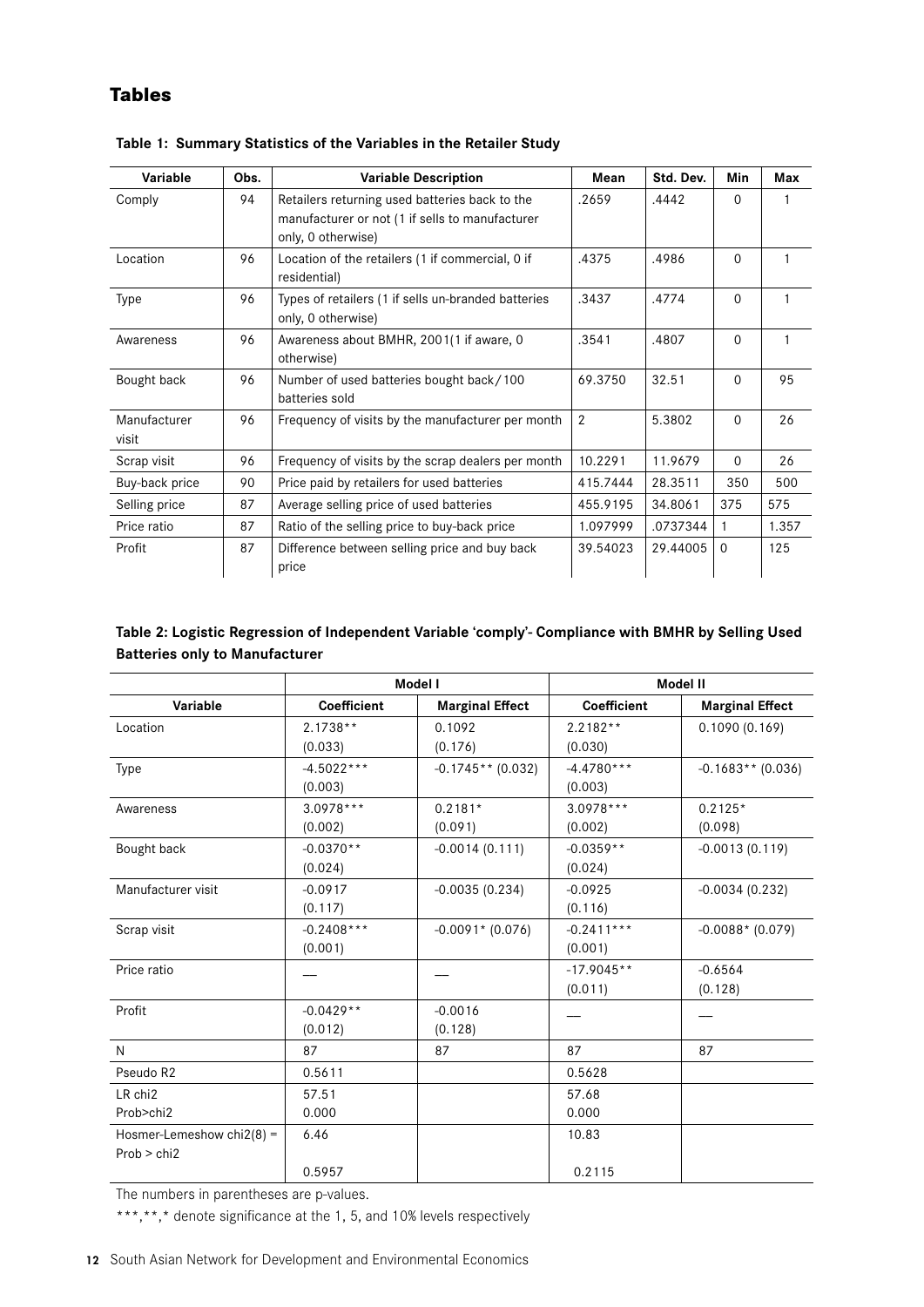#### **Table 3: Illustrative Costs of setting up a smelting unit in the organized sector in NCR—an example for Mandir-Bhatti or Open Hearth furnace with a capacity of 5000 Mt/year**

| Costs                         | <b>Figures in Indian Rupees</b>                               |  |
|-------------------------------|---------------------------------------------------------------|--|
| Cost of Land                  | 3,000,000 (1500 sq. yard @Rs. 2000/sq. yard)                  |  |
| Infrastructure Cost           | 4,000,000 (7500 sq. ft @ Rs. 500/sq. ft.)                     |  |
| <b>Equipment Cost</b>         | 1,500,000 (furnace, pollution control device)                 |  |
| Fuel                          | 2,400,000 per annum                                           |  |
| Electricity                   | 360,000 per annum                                             |  |
| Maintenance                   | 30,000 per annum                                              |  |
| Revenue                       |                                                               |  |
| Revenue from Ash              | 4,800,000 per annum (200 Mt/month @Rs. 2 per kg)              |  |
| <b>Taxes on Sales</b>         |                                                               |  |
| <b>Central Sales Tax</b>      | 2% if selling outside the region                              |  |
| Excise Tax                    | 10.3%                                                         |  |
| <b>VAT</b>                    | 5% if selling within the same region                          |  |
| <b>Taxes of Raw Materials</b> |                                                               |  |
| <b>Central Sales Tax</b>      | 2% if buying from Government Organization and Private Company |  |
| Excise Tax                    | 10.3% if buying from Private Company                          |  |
| Customs Duty                  | If importing                                                  |  |

Source: Interviews with organized smelters

#### **Table 4: Financial Details of Chloride Metals Ltd.**

| <b>General Information</b>                                      |                              |
|-----------------------------------------------------------------|------------------------------|
|                                                                 | (all figures in metric tons) |
| Total Capacity (amount of lead smelted annually)                | 36000                        |
| Capacity Utilization of the Unit                                | 16707                        |
| Amount of lead recycled from old batteries                      | 8441                         |
| Amount of lead recycled From other sources (cables, pipes etc.) | 8508                         |
| Financial Details for the year (2008-09)                        |                              |
|                                                                 | (all figures in Rs. Crores)  |
| Costs                                                           |                              |
| Initial Investment/ Cost of Acquisition (For Exide)-            | 28                           |
| Additional Capital Cost after acquisition -                     | 15                           |
| Cost of old Batteries                                           | 42                           |
| Cost of other sources of raw material                           | 77                           |
| <b>Energy Cost</b>                                              | 5.97                         |
| Labor Cost                                                      | 0.4                          |
| <b>Revenues</b>                                                 |                              |
| Sale of recycled lead                                           | 148                          |
| Job Work                                                        | 5.16                         |
| Sale of by-products                                             | 0.2                          |
|                                                                 |                              |

Source: Exide India Ltd—Annual Report and Interview with officials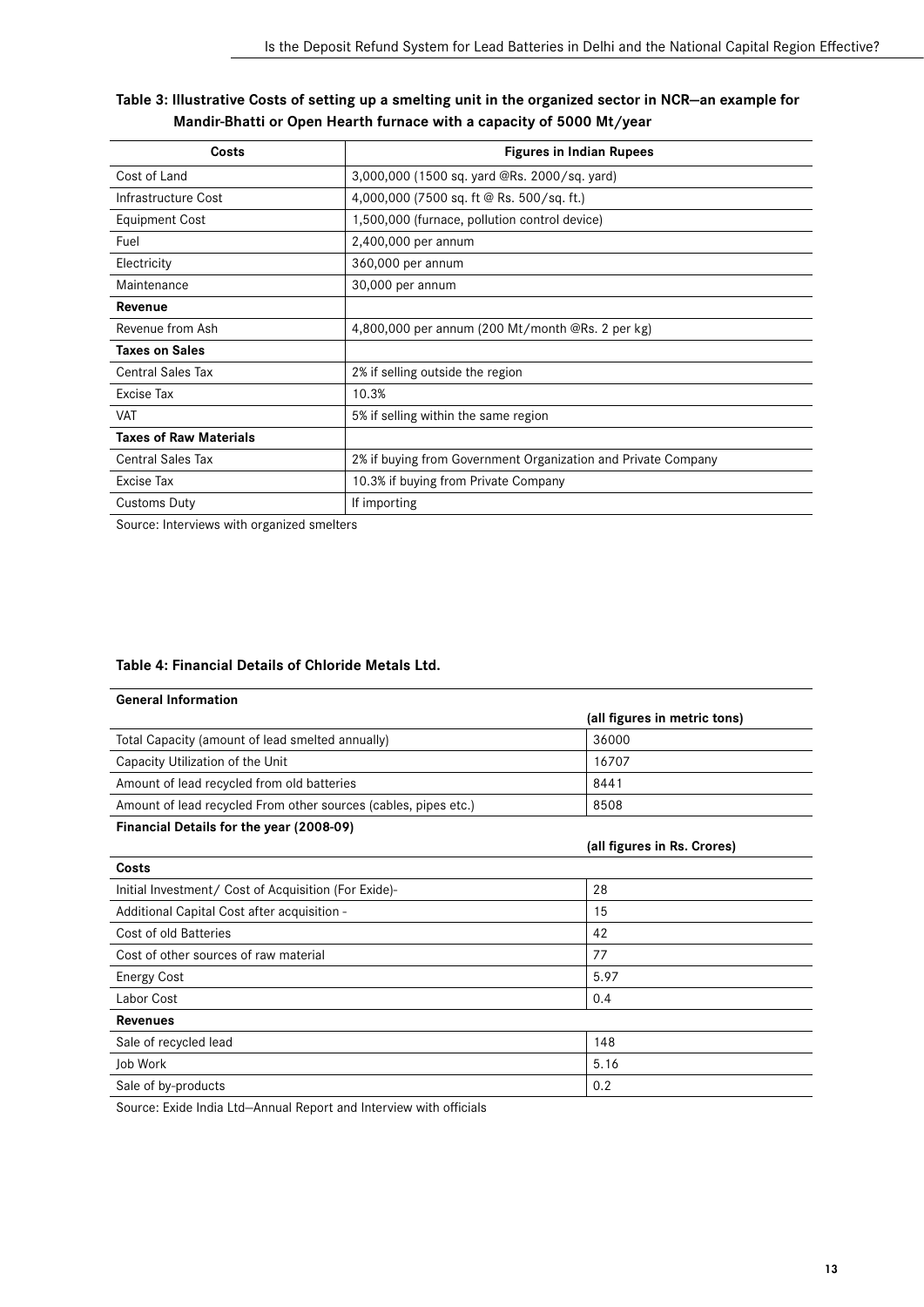#### **Table 5: Compliance Cost**

| <b>Stakeholders</b>                      | <b>Impacts of Compliance</b>                                                                                                                                | <b>Cost of compliance</b>                                                                                                                                                                                                                                                                                                                                                                                                                                                                                                                                                                                                                                                                                                                                                                    |
|------------------------------------------|-------------------------------------------------------------------------------------------------------------------------------------------------------------|----------------------------------------------------------------------------------------------------------------------------------------------------------------------------------------------------------------------------------------------------------------------------------------------------------------------------------------------------------------------------------------------------------------------------------------------------------------------------------------------------------------------------------------------------------------------------------------------------------------------------------------------------------------------------------------------------------------------------------------------------------------------------------------------|
| Consumers                                | • Discount on purchase of new battery                                                                                                                       | • Net benefit of Rs. 44 per kg of lead(as reported by<br>consumers) to Rs. 49 per kg of lead recycled (as<br>reported by retailers)                                                                                                                                                                                                                                                                                                                                                                                                                                                                                                                                                                                                                                                          |
| Retailers                                | • Difference between selling price to<br>scrap dealers and manufacturers<br>• Cost of storage and applicable taxes<br>when sold to manufacturers            | • Rs. 4 per kg of lead plus taxes<br>• Costs of storage significant                                                                                                                                                                                                                                                                                                                                                                                                                                                                                                                                                                                                                                                                                                                          |
| <b>Organized Smelters</b>                | • Low capacity utilization (shortage of<br>raw materials)<br>• Pollution control devices<br>• Applicable taxes<br>• Transportation cost                     | • Smelters with an annual turnover of more than Rs.<br>1.5 crore in a financial year incur : cost of pollution<br>control equipment and its maintenance plus additional<br>transportation cost for inputs(as shown in table 3);<br>they are subject to VAT/Central Sales Tax (depending<br>on the region they sell their product in), Excise duty of<br>10.3% on the finished product; customs duty; central<br>sales tax and excise duty on purchase of raw material<br>(if they import, buy from Government organizations<br>and private companies respectively) and income tax at<br>the rate of at least 30%.<br>• Smelters with an annual turnover of less than Rs. 1.5<br>crore only pay the central sales tax.<br>• May be economically viable if more raw material were<br>available |
| Manufacturers                            | • Cost of recycling lead or getting it<br>recycled from organized smelters<br>• Collection and transportation cost<br>• Storage costs<br>• Applicable Taxes | • As shown in table 4<br>• Small, but could not be ascertained<br>• Could not be ascertained<br>• Could not be ascertained<br>• Overall, recycling economically viable, so costs are<br>negligible                                                                                                                                                                                                                                                                                                                                                                                                                                                                                                                                                                                           |
| Un-organized<br><b>Smelters</b>          | • Current units would need to be<br>closed or fully upgraded to set up<br>registered units                                                                  | • Do not comply<br>• Costs significant as illustrated in Table 3                                                                                                                                                                                                                                                                                                                                                                                                                                                                                                                                                                                                                                                                                                                             |
| Employees of<br>Un-organized<br>smelters | • 840 workers would lose jobs in NCR                                                                                                                        | • Rs. 3000** per month per worker                                                                                                                                                                                                                                                                                                                                                                                                                                                                                                                                                                                                                                                                                                                                                            |

Source: Surveys and Interviews conducted

\*Excluding the storage cost and applicable taxes

\*\*Average income of the workers employed in un-organized smelters.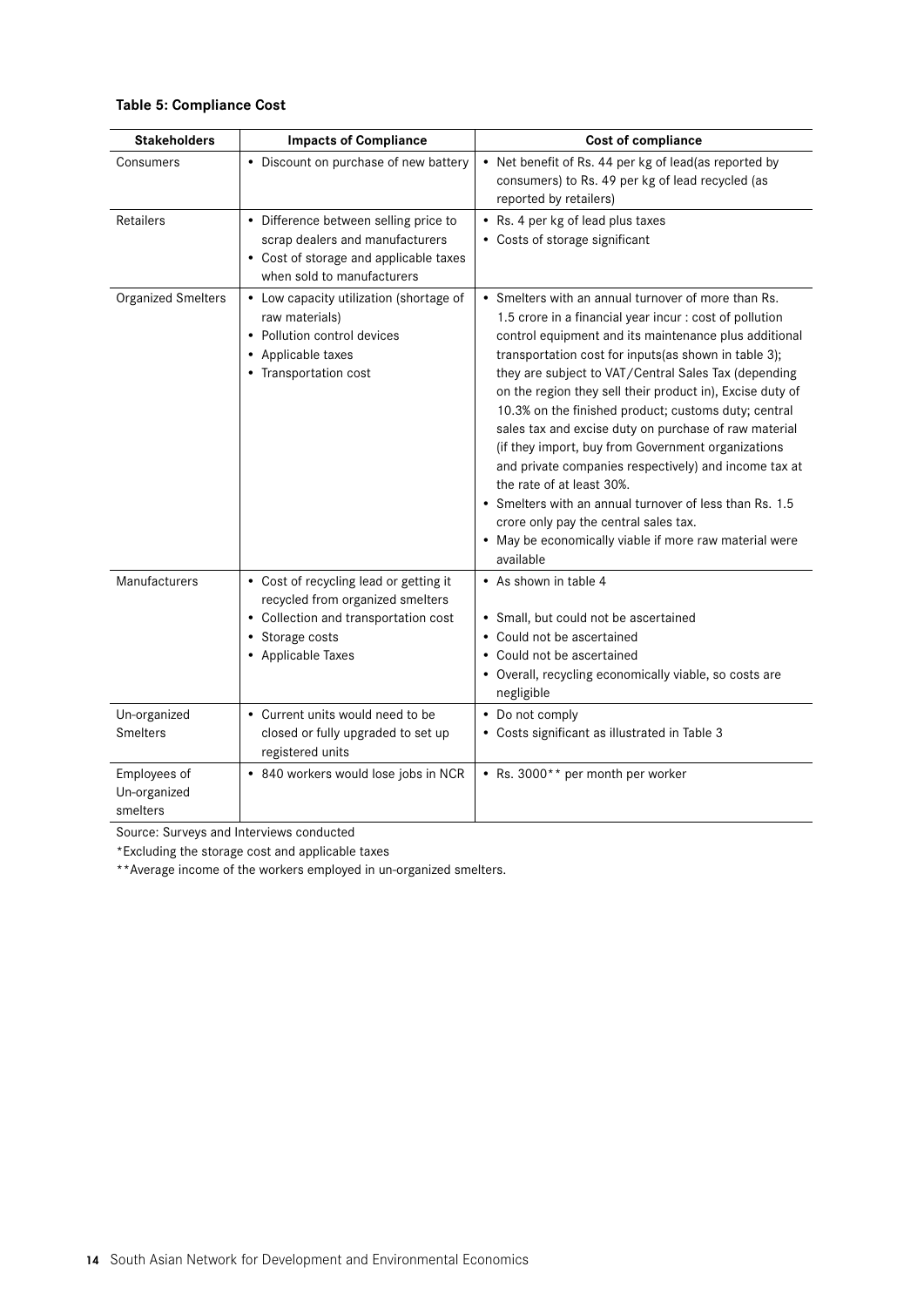| <b>Policy Measure</b>                                                                                                                                  | <b>Target Group</b>                         | Objective                                                           | Impact/Incentive/Drawback                                                                                                                                                     |
|--------------------------------------------------------------------------------------------------------------------------------------------------------|---------------------------------------------|---------------------------------------------------------------------|-------------------------------------------------------------------------------------------------------------------------------------------------------------------------------|
| 1a. BMHR with penalty on<br>manufacturer                                                                                                               | Battery manufacturer<br>in organized sector | 100% buy back and safe<br>disposal of batteries                     | Limited. Would depend on<br>magnitude of penalty. Batteries<br>are also manufactured in<br>the informal sector and also<br>imported. Monitoring agencies are<br>understaffed. |
| 1b. BMHR with penalty on<br>manufacturer and importer                                                                                                  | Manufacturers and<br>Importers              | 100% buy back and safe<br>disposal of batteries                     | Limited. Excludes informal sector<br>and would depend on magnitude<br>of penalty. Monitoring agencies are<br>understaffed.                                                    |
| 1c. BMHR with penalty on<br>retailer                                                                                                                   | <b>Retailers</b>                            | 100% sale of used batteries<br>to manufacturer/organized<br>smelter | Limited. Very large number of<br>retailers. Difficult to monitor/<br>implement. Monitoring agencies are<br>understaffed.                                                      |
| 1d. BMHR with penalty on<br>all of above.                                                                                                              | All except consumers                        | No used battery to reach<br>informal sector                         | Good. Difficult/costly to implement.<br>Would depend on amount of<br>penalty, implementing/monitoring<br>authority. Monitoring agencies are<br>understaffed.                  |
| 2. BMHR with green tax/<br>battery on manufacturer<br>and importer, which is<br>refundable on safe disposal                                            | Manufacturer,<br>Importer                   | 100% buy back and safe<br>disposal of batteries                     | Good. Would depend on the tax/<br>subsidy structure and won't be<br>able to account for batteries<br>manufactured in the informal sector                                      |
| 3. BMHR with scrap dealers<br>collecting for the organized<br>smelters/manufacturers                                                                   | Scrap dealers,<br>organized smelters        | 100% buy back and safe<br>disposal of batteries                     | Good. Very large numbers. Will sell<br>to organized sector if they get higher<br>price than unorganized sector.                                                               |
| 4. BMHR with financial and<br>technical assistance to<br>informal smelters to use<br>green technology (fund<br>from penalty collected in 1<br>and $2)$ | Informal smelters                           | Green recycling and<br>disposal                                     | Good. Difficult to identify because of<br>large number and location. May not<br>want to be monitored and eventually<br>taxed.                                                 |

## **Table 6: Policy Options and Recommendations**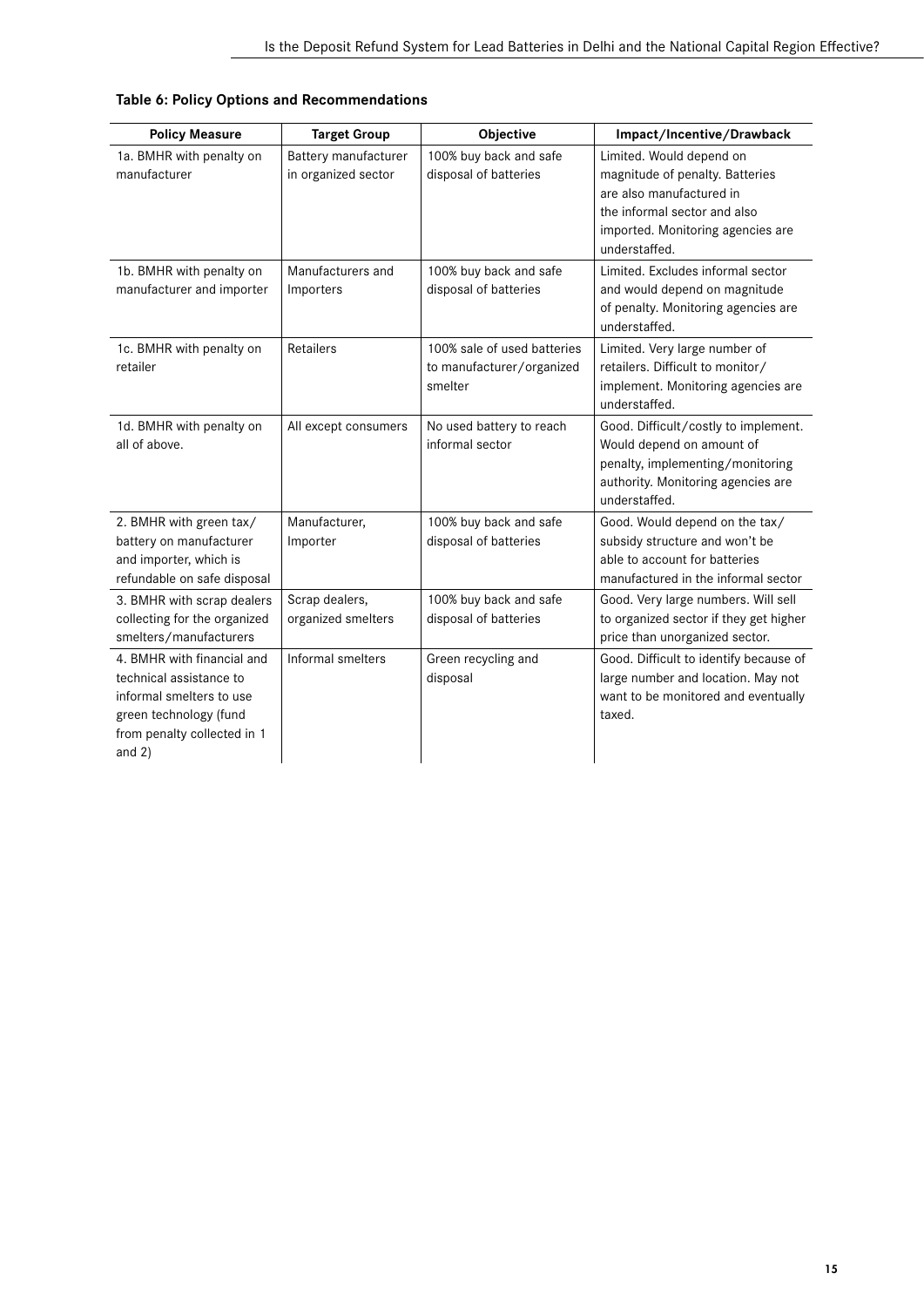## **Figures**



**Figure 1: Price Trend of Lead at London Metal Exchange (US\$/ton) -January 2005 to December 2010**

Source: London Metal Exchange, http//www.lme.com/lead\_graphs.asp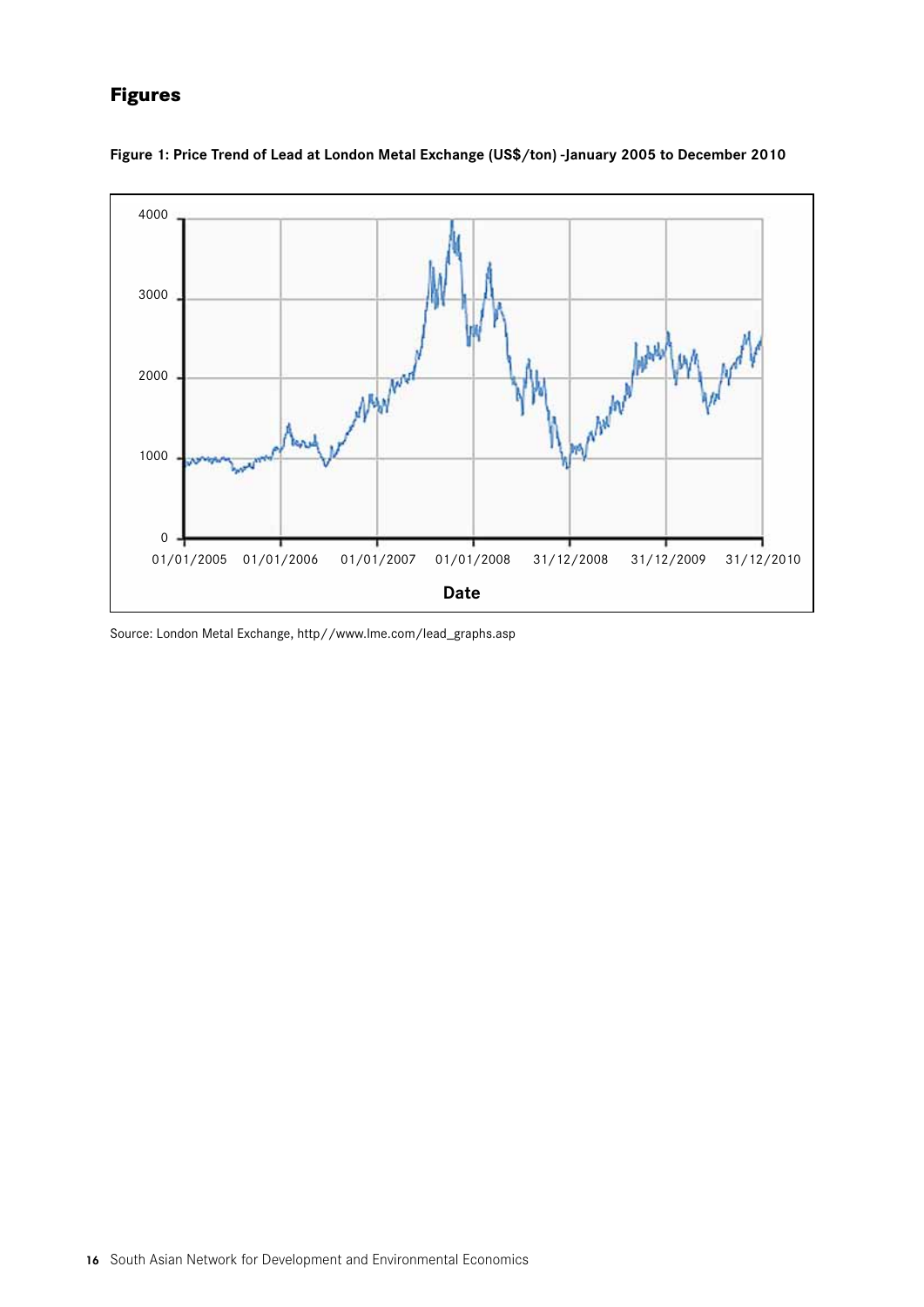#### **Figure 2: Recycling Pathway of Organized Smelters**

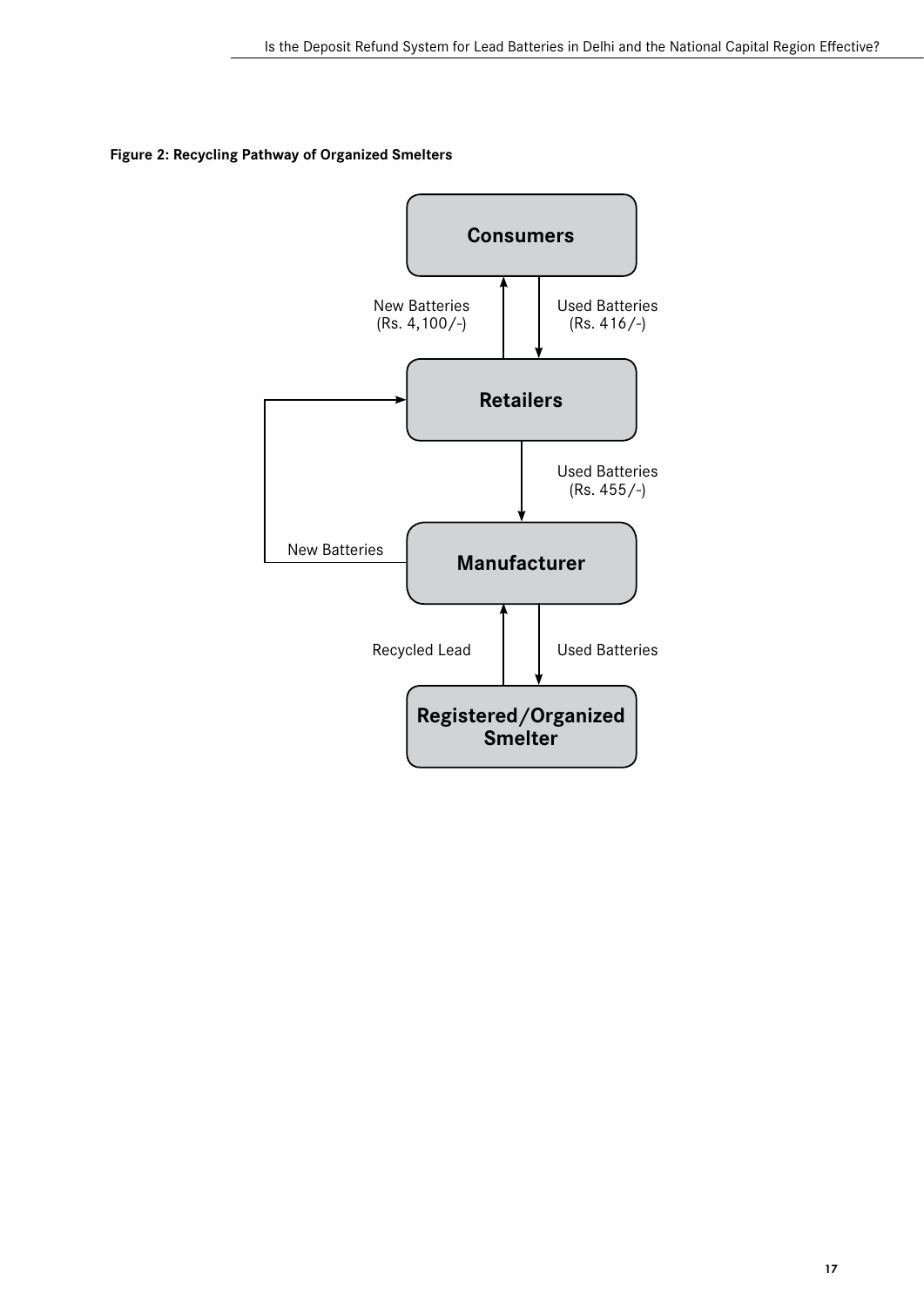

#### Note:

\* Price of the new car Batteries ranges from Rs. 2700/- to 5500/-, middle value of the price range (Rs. 4100/-) has been taken.

\*\* Mean value based on survey data

# Scrap dealers sell the used batteries to Bhattis or un-organized smelters at profit margin of Rs. 1.5/- per kg of lead present in the used battery. Car battery, on average, has 8.4 kg of lead (60% of the total weight of the battery of 14 kg)). Assuming a profit margin of Rs. 1.50 per kg, price paid by the Bhattis is Rs. 471.60/- (Rs. 459 + 12.60/-). Whereas unorganized smelters buy the batteries by weight at 55% of the LME price of lead. Buying price of Rs. 471.60/- means the LME price would be around Rs. 61.24 per kg.

## Lead recovered from a single battery is about 60% of the total weight of the car battery. (Lead recovered multiplied by the LME price (Rs. 61.24/-) gives the price of the total lead recovered from one battery by the unorganized smelters as Rs. 514.41/-.

(These calculations are based on interviews with scrap dealers and other informal sector agents. Figures are representative of the prices existing on the day of survey. The prices vary on daily basis.)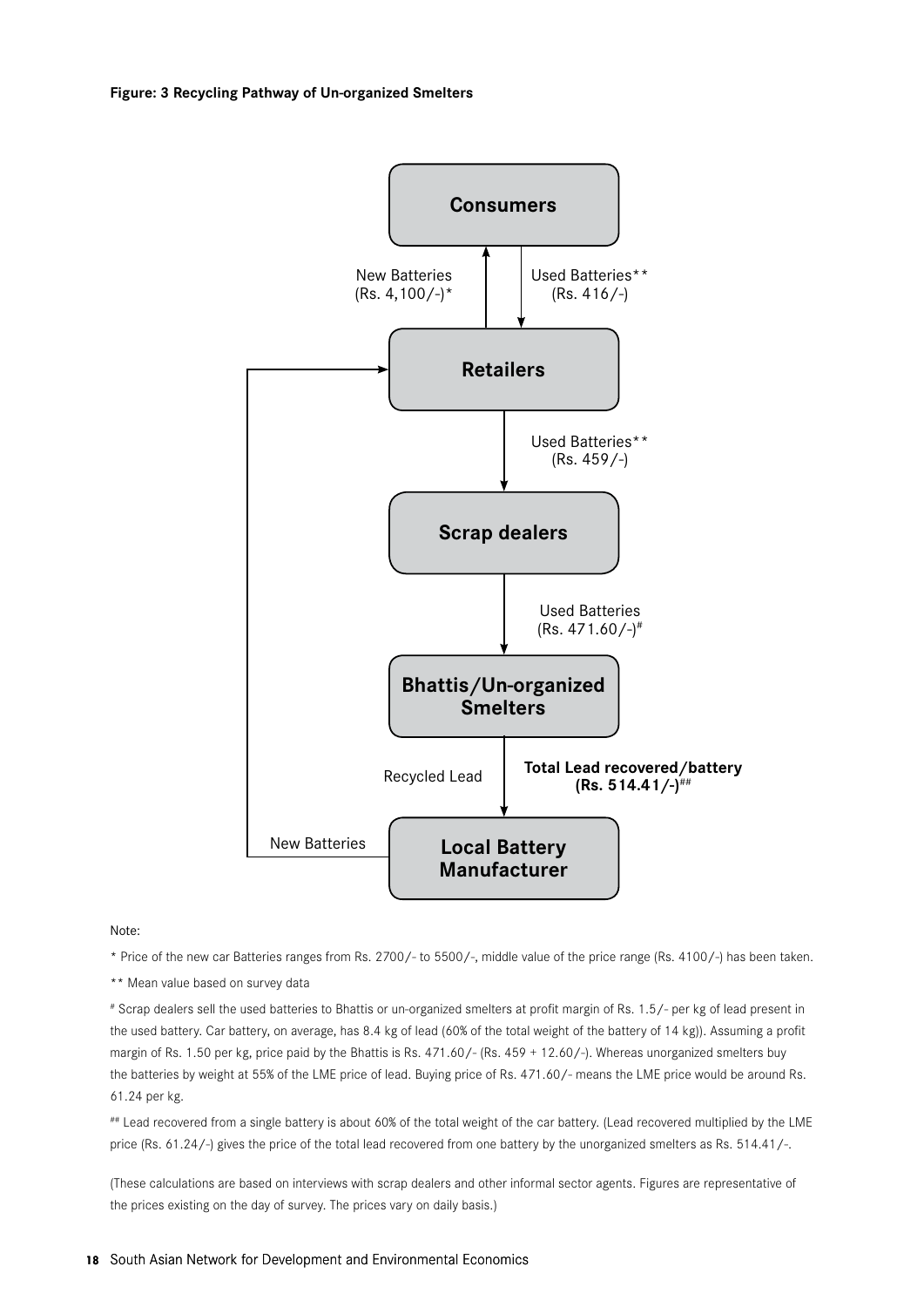

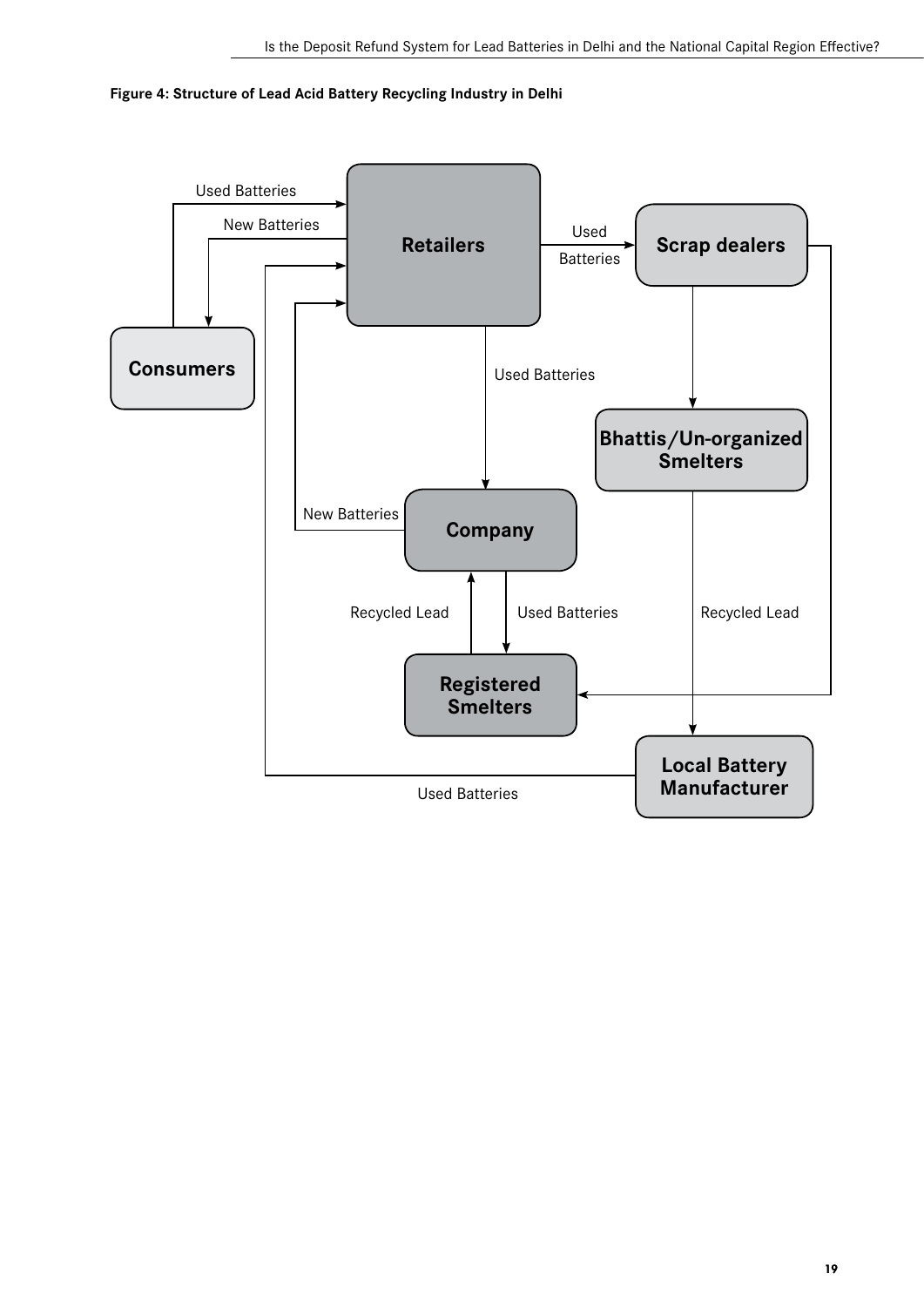#### **Figure 5: Locations of the Retailers Surveyed**



|                       |                 | No. of    |                 |                 | No. of    |
|-----------------------|-----------------|-----------|-----------------|-----------------|-----------|
| Location              | Code            | retailers | Location        | Code            | retailers |
| TisHazari             | S <sub>1</sub>  | 04        | KailashColony   | S <sub>14</sub> | 02        |
| Mori Gate             | S2              | 01        | East Azad Nagar | S <sub>15</sub> | 01        |
| <b>Ghokhle Market</b> | S3              | 09        | Vaishali        | S <sub>16</sub> | 02        |
| Karol Bagh            | S4              | 08        | Vasundhra       | S <sub>17</sub> | 02        |
| Kotla                 | S <sub>5</sub>  | 06        | Pandav Nagar    | S <sub>18</sub> | 01        |
|                       |                 | 04        | East Krishna    |                 | 04        |
| Ihandewalan           | S6              |           | Nagar           | S <sub>19</sub> |           |
| PalikaBhavan          | S7              | 07        | VikashMarg      | S <sub>20</sub> | 02        |
| SarojniNagar          | S <sub>8</sub>  | 03        | MayurVihar      | S <sub>21</sub> | 05        |
| Defence Colony        | S9              | 01        | Badarpur        | S <sub>22</sub> | 01        |
| Shanker Market        | S10             | 02        | Dwarka          | S <sub>23</sub> | 05        |
| Mayapuri              | S <sub>11</sub> | 04        | Uttam Nagar     | S <sub>24</sub> | 01        |
| Hari Nagar            | S <sub>12</sub> | 01        | Gurgaon         | S <sub>25</sub> | 04        |
| RajouriGarden         | S <sub>13</sub> | 01        | Shahadra        | S <sub>26</sub> | 01        |

Note: Sampling was done in the urban areas which had clusters of battery retailers. North and South west parts of Delhi are predominantly rural with agricultural land use and not many battery retailers.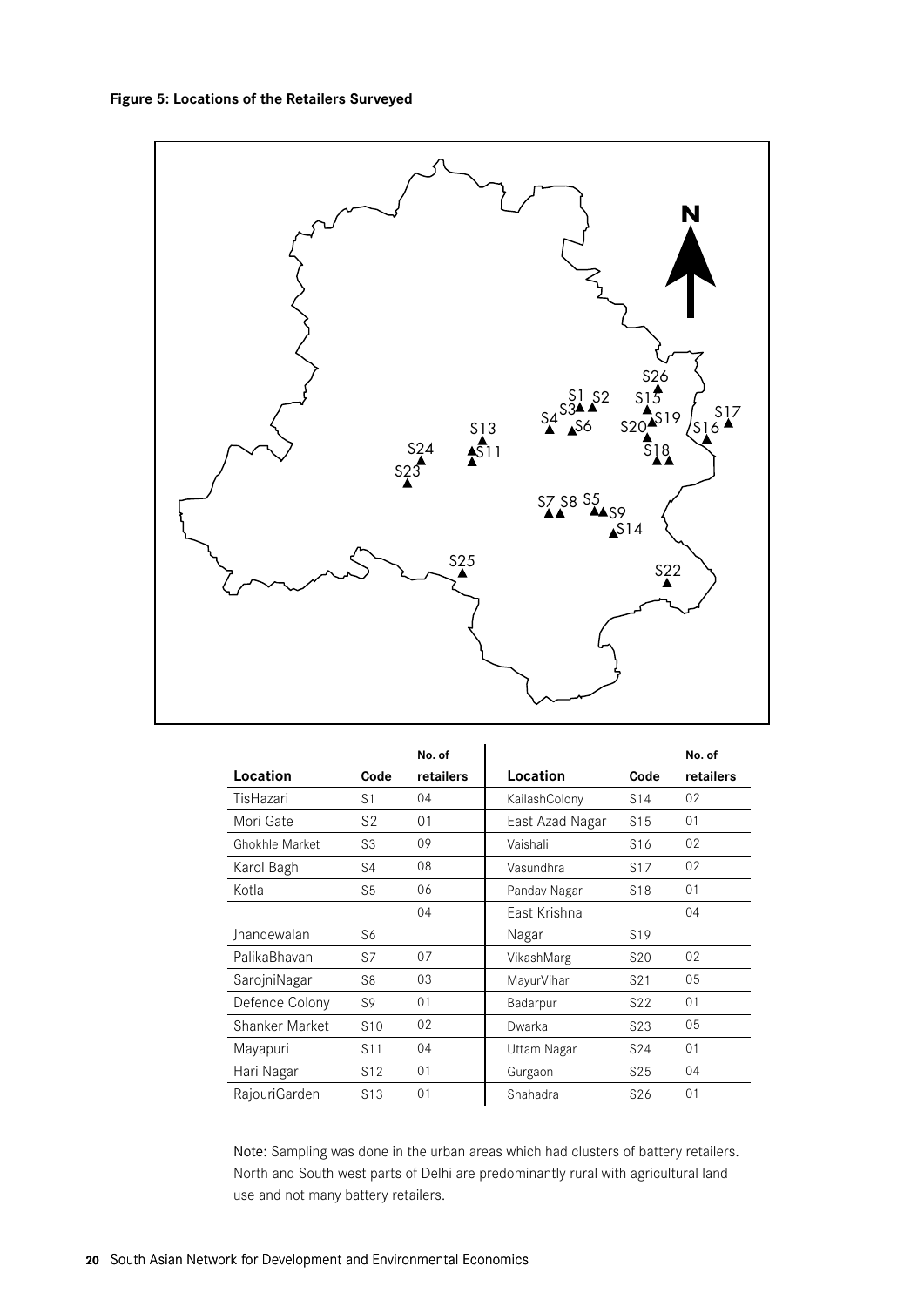## **Appendix I: Questionnaire for Consumers**

| 1. |                                                                                                                |  |  |
|----|----------------------------------------------------------------------------------------------------------------|--|--|
| 2. |                                                                                                                |  |  |
| 3. | Which type of car battery do you prefer?                                                                       |  |  |
|    |                                                                                                                |  |  |
|    | Local brand                                                                                                    |  |  |
|    |                                                                                                                |  |  |
|    |                                                                                                                |  |  |
|    |                                                                                                                |  |  |
|    | If you prefer locally manufactured battery, then where do you buy it from? ___________________________________ |  |  |
|    |                                                                                                                |  |  |
|    | What is the price which you pay for a new battery?                                                             |  |  |
|    | Rs. 1000-Rs. 1500                                                                                              |  |  |
|    | Rs. 1501-Rs, 2000                                                                                              |  |  |
|    | Rs. 2001- Rs. 2500                                                                                             |  |  |
|    | Rs. 2501-Rs. 3000                                                                                              |  |  |
|    | Rs. 3001-Rs. 3500                                                                                              |  |  |
|    | Rs. 3501-Rs. 4000                                                                                              |  |  |
|    | Are you aware of the buyback system (Deposit Refund System) for batteries?                                     |  |  |
|    | Yes                                                                                                            |  |  |
|    | No                                                                                                             |  |  |
|    | Do you exchange your old battery for a new one?                                                                |  |  |
|    | Yes                                                                                                            |  |  |
|    | No                                                                                                             |  |  |
|    | If yes, then how much discount did you get for a new battery when you returned the old one? _______            |  |  |
|    |                                                                                                                |  |  |
| 9. |                                                                                                                |  |  |
|    |                                                                                                                |  |  |

\_\_\_\_\_\_\_\_\_\_\_\_\_\_\_\_\_\_\_\_\_\_\_\_\_\_\_\_\_\_\_\_\_\_\_\_\_\_\_\_\_\_\_\_\_\_\_\_\_\_\_\_\_\_\_\_\_\_\_\_\_\_\_\_\_\_\_\_\_\_\_\_\_\_\_\_\_\_\_\_\_\_\_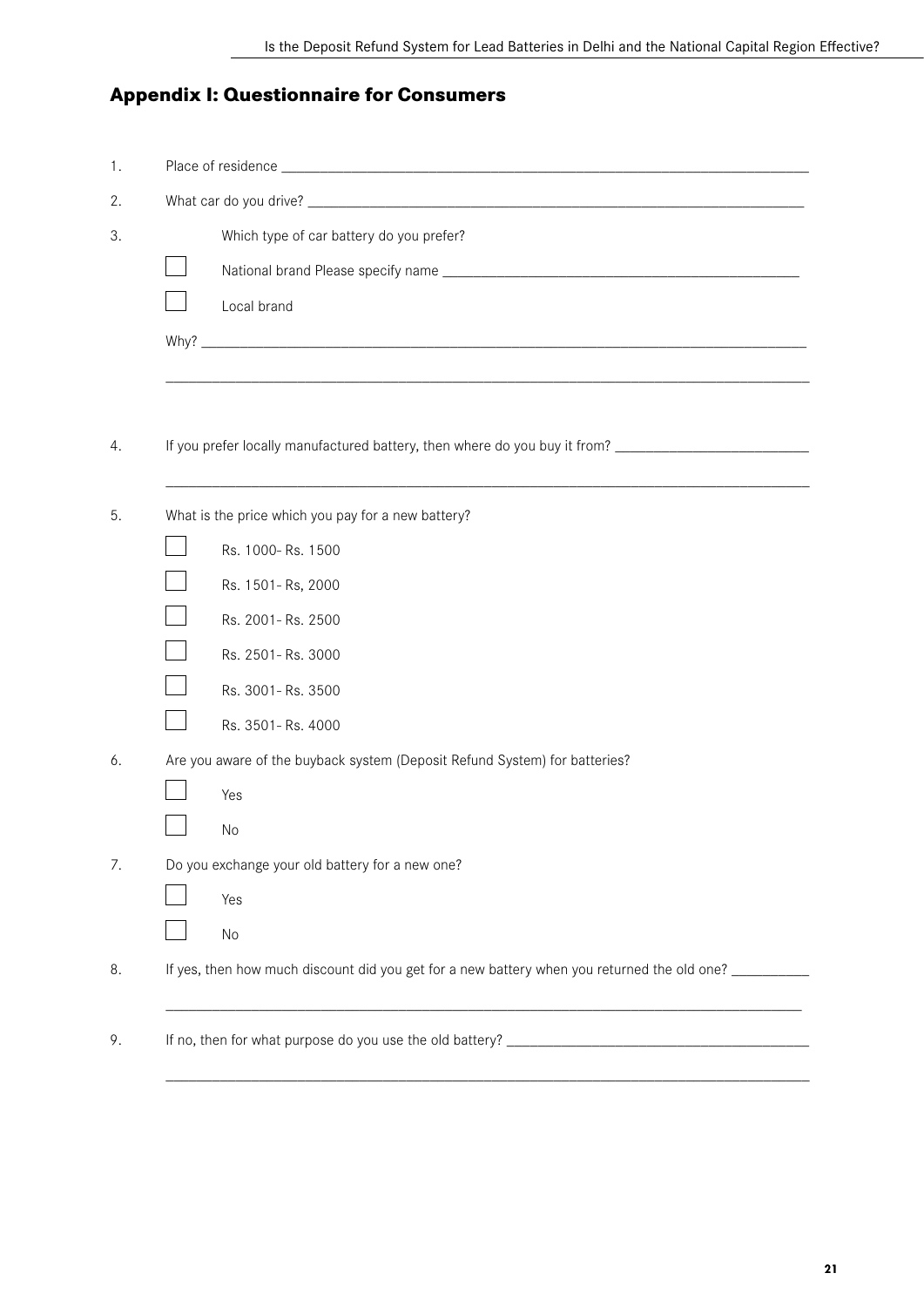## **Appendix II: Questionnaire for Retailers**

| 1.  | Are you an authorized or a general dealer of batteries?                                                        |
|-----|----------------------------------------------------------------------------------------------------------------|
|     | Authorized                                                                                                     |
|     | General                                                                                                        |
|     | Both                                                                                                           |
| 2.  | If you are an authorized dealer, then which brand(s) of batteries do you sell? _______________________________ |
| 3.  | If you are a general dealer, then which brands of batteries (both local and national) do you sell? _______     |
| 4.  | Are you aware of the Batteries (Management and Handling) Rules, 2001 (BMHR)?                                   |
|     | Yes                                                                                                            |
|     | No                                                                                                             |
| 5.  | How many batteries are you able to buy back, in say one week, as compared to the number of batteries sold?     |
|     | 51%-60%                                                                                                        |
|     | 61%-70%                                                                                                        |
|     | 71%-80%                                                                                                        |
|     | 81%-90%                                                                                                        |
|     | 91%-100%                                                                                                       |
| 6.  |                                                                                                                |
| 7.  | To whom do you sell the used batteries which you buy back from customers? _________________________            |
| 8.  | If batteries are sold to scrap dealers, then why don't you sell the used batteries to companies? _________     |
| 9.  |                                                                                                                |
| 10. | What is the frequency of collection of used batteries by companies (per week)? _____________________           |
| 11. | What is the frequency of collection of used batteries by scrap dealers (per week)? _________________           |
| 12. | Does a company buy back its own brand only or other local and national brands too?                             |
|     | Only its own brand                                                                                             |
|     | Other brands too                                                                                               |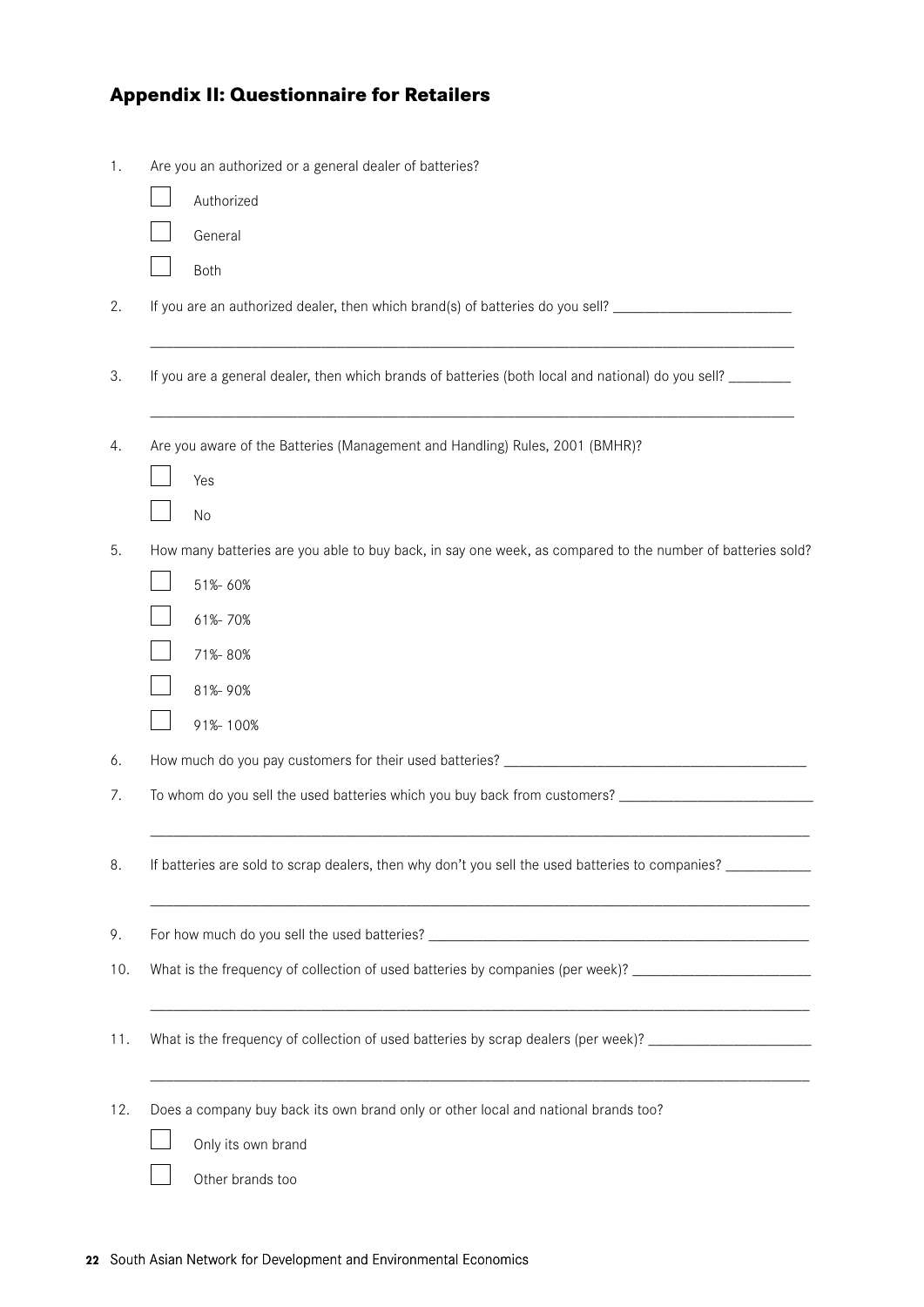13. Is there a difference between the prices you pay for used batteries of local and national brands?

|     | Yes                                                                                                                         |
|-----|-----------------------------------------------------------------------------------------------------------------------------|
|     | No.                                                                                                                         |
|     | If yes, then what is the difference? _____________                                                                          |
| 14. | Is there a difference between the prices you receive for used batteries of local and national brands from<br>scrap dealers? |
|     | Yes                                                                                                                         |
|     | No                                                                                                                          |
|     | If yes, then what is the difference? _________                                                                              |